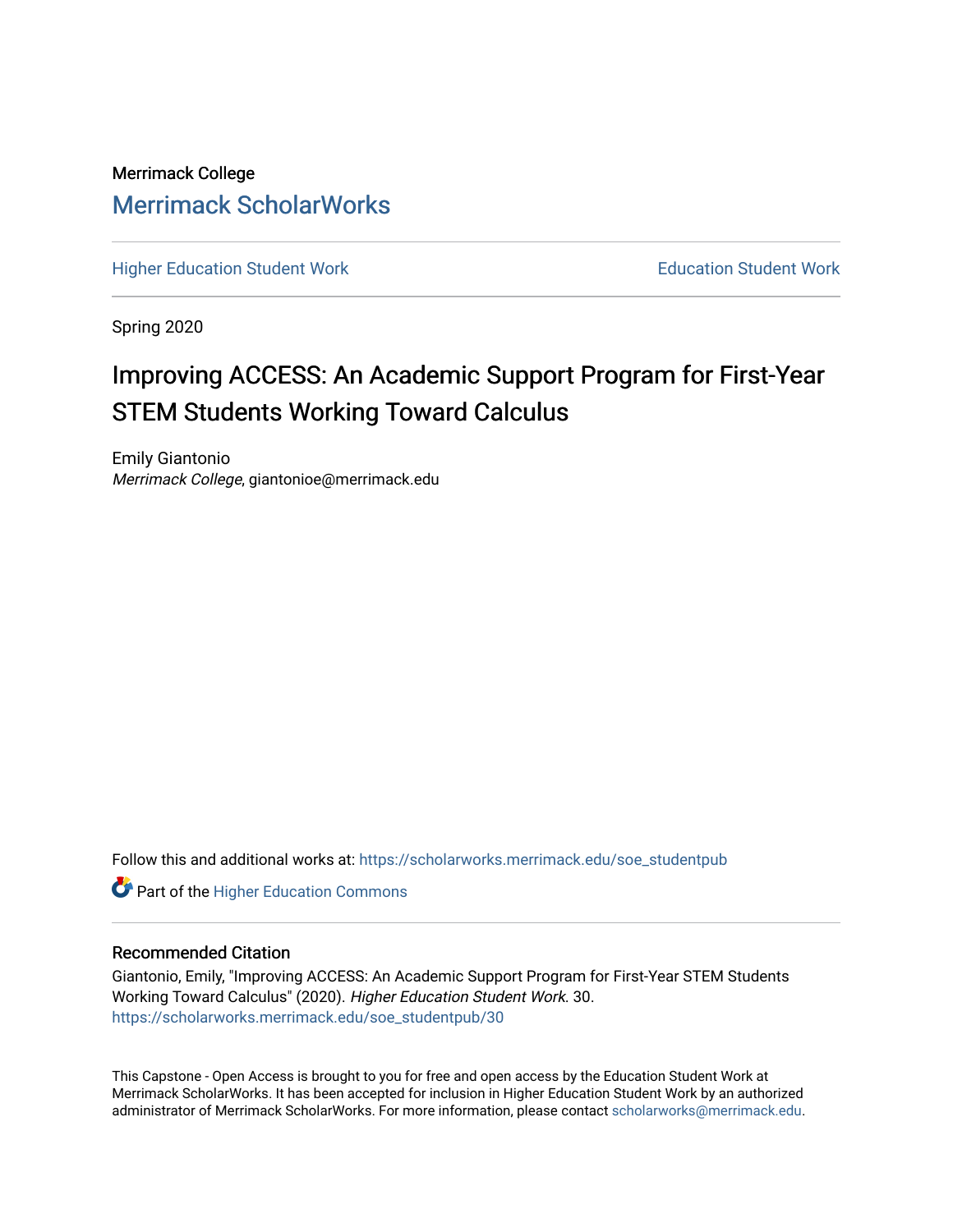Emily Giantonio

Improving ACCESS: An Academic Support Program for First-Year STEM Students Working Toward Calculus

> A capstone project submitted in partial fulfillment of the requirements for the degree Master of Education in Higher Education

> > At

Merrimack College

May 2020

Copyright © 2020 Emily Giantonio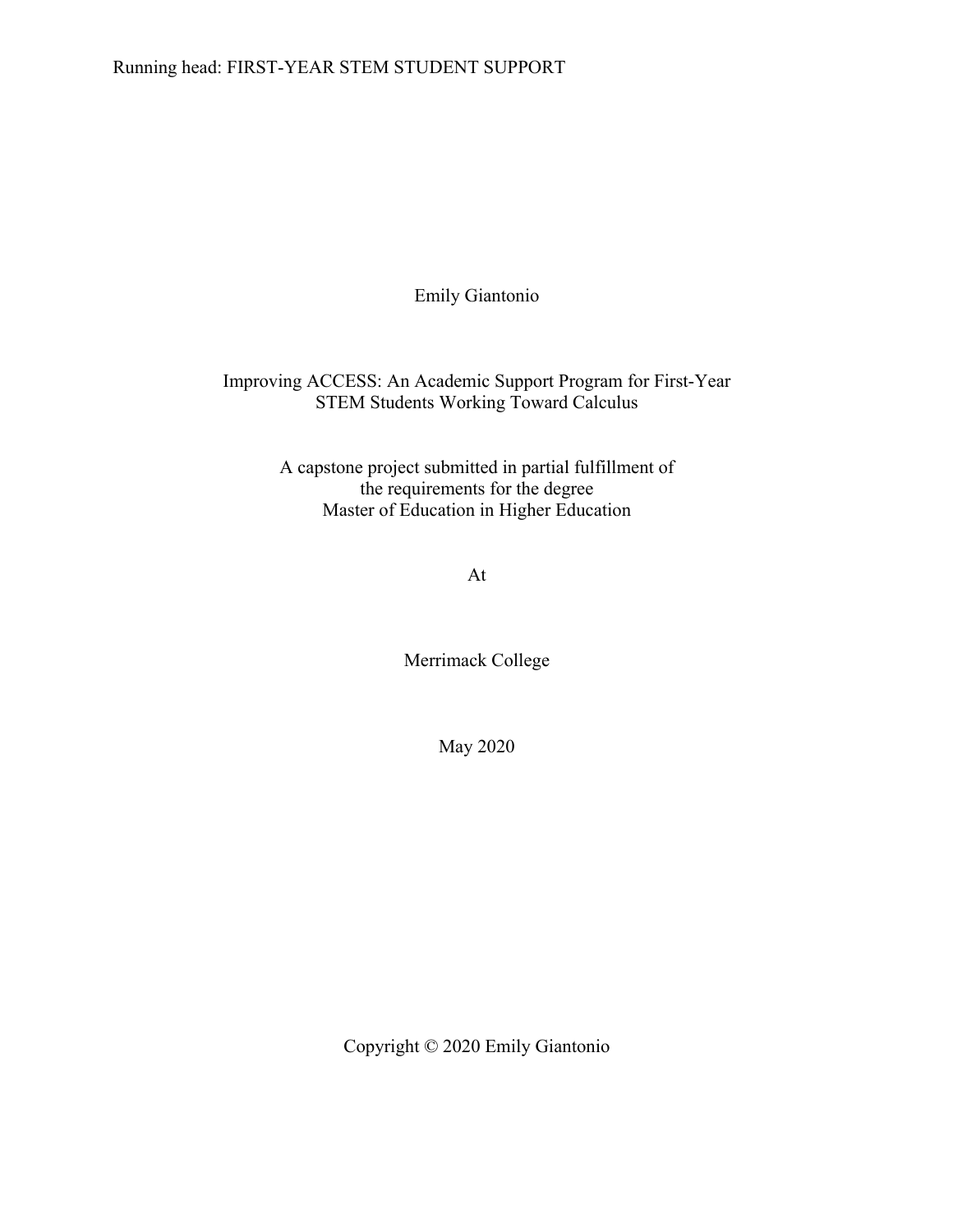# **Table of Contents**

| pp. 4-5   |
|-----------|
| pp. 6-19  |
| pp. 20-23 |
|           |
| pp. 24-25 |
|           |
| pp. 25-28 |
| pp. 28-30 |
| pp. 31-32 |
| pp. 32-34 |
| pp. 34-35 |
| pp. 36-37 |
| pp. 38-40 |
|           |
| pp. 41    |
| pp. 42    |
| pp. 43    |
|           |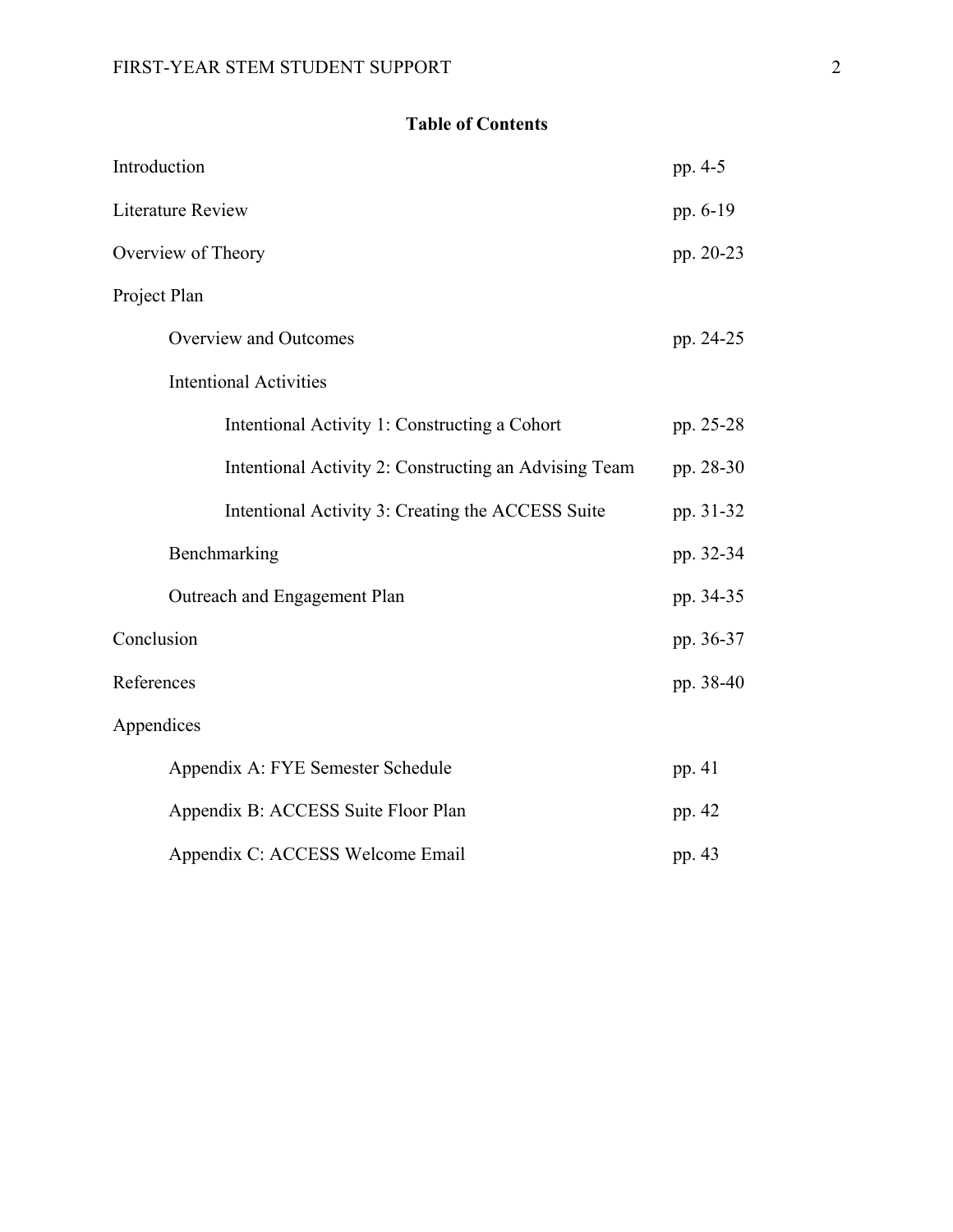# **Acknowledgements**

Thank you to Susan and Winny, for guiding me through this capstone process. Your expertise and insight have helped bring my ideas for this project to life.

Thank you to Susan, Jaleh, and Elaine, for developing me into a higher education professional. Your leadership in this program has shown me what it means to support students.

Thank you to Maureen and Lauri, for encouraging me to continue to use my STEM background in designing this project. Your supervision in my fellowship has taught me so much about working with this population of students.

Thank you to my family. My biological family, my fiancé and future in-laws, and faith family. You have all supported me in every way, and I am thankful to have been surrounded by the most encouraging group of people throughout this entire program.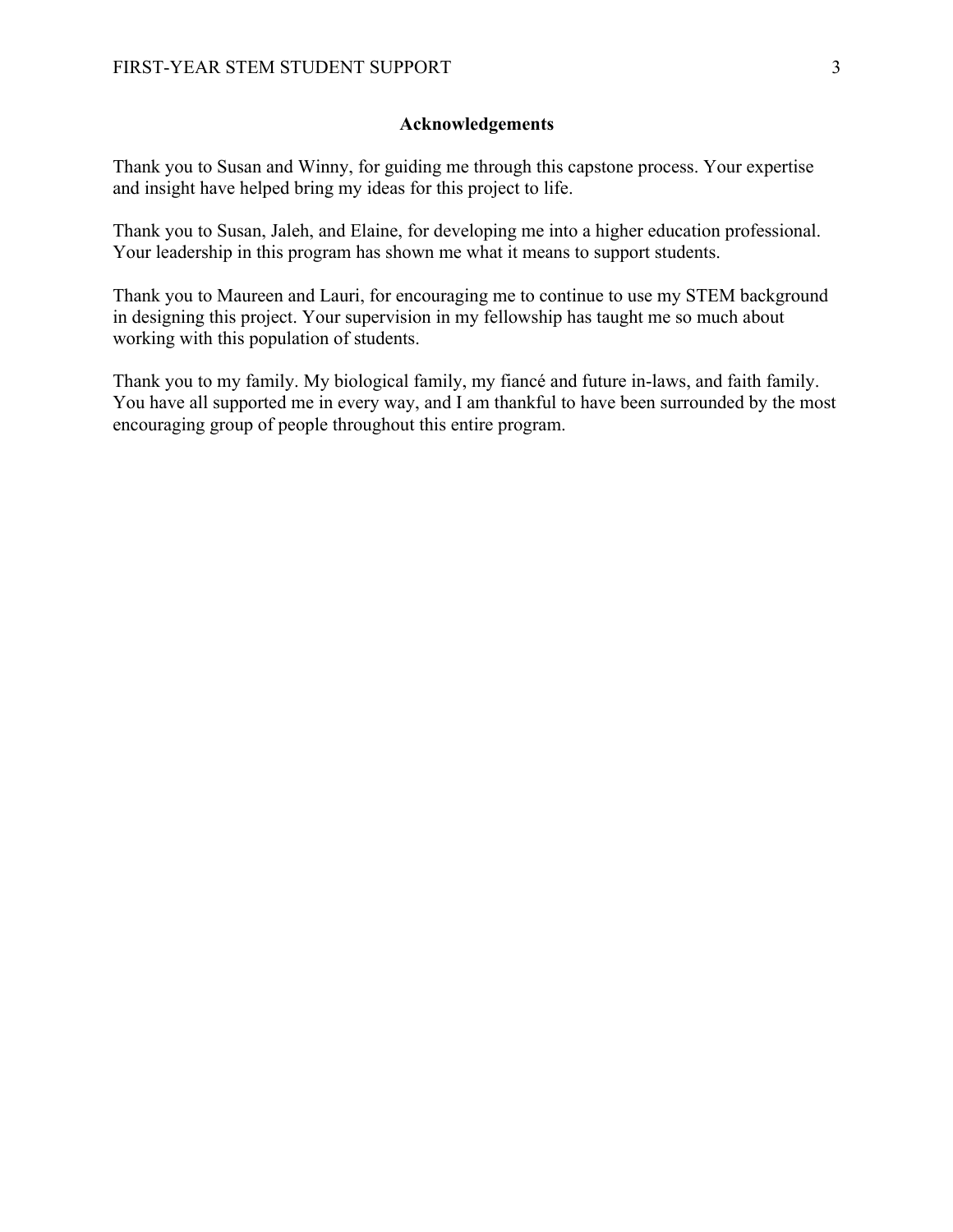#### **Introduction**

Since the implementation of the National Defense Education Act in 1958, the United States has proven to be on the cutting edge of science, technology, engineering, and math (STEM) education. With an elite reputation, we have witnessed the rapid development of technology, but in order to keep up with this ever-growing demand, we need a workforce that is able to maintain that momentum. American institutions of higher education offer valuable and prestigious degrees across STEM disciplines. However, students in these programs are only retained at a rate of 40 percent. The President's Council of Advisors on Science and Technology (PCAST, 2012) has determined that in order to keep up with national demands, the U.S. needs to produce a million STEM graduates over the next decade. Students who begin degrees in STEM often face academic challenges with little support, causing them to change paths (PCAST, 2012). Through extensive research, the PCAST (2012) has determined three major themes in STEM education that can contribute to retention: to improve the first two years of STEM education in college; to give all students the tools to succeed; and to diversify pathways to STEM degrees.

One of the major obstacles for students entering STEM fields is the rigorous math curriculum that begins as soon as they enter higher education (Kassaee & Rowell, 2016). Students are often expected to enter their first year at the calculus level, which is simply not the case for many (Shaw & Barbutti, 2010). For students who are not mathematically prepared to begin at that level, very few supports are currently in place for them to gain the essential skills they need to succeed (Rodgers, Blunt, & Trible, 2014). Knowing this challenge, the question driving this research is how can STEM State University create an academic support program to retain first-year STEM students working toward calculus?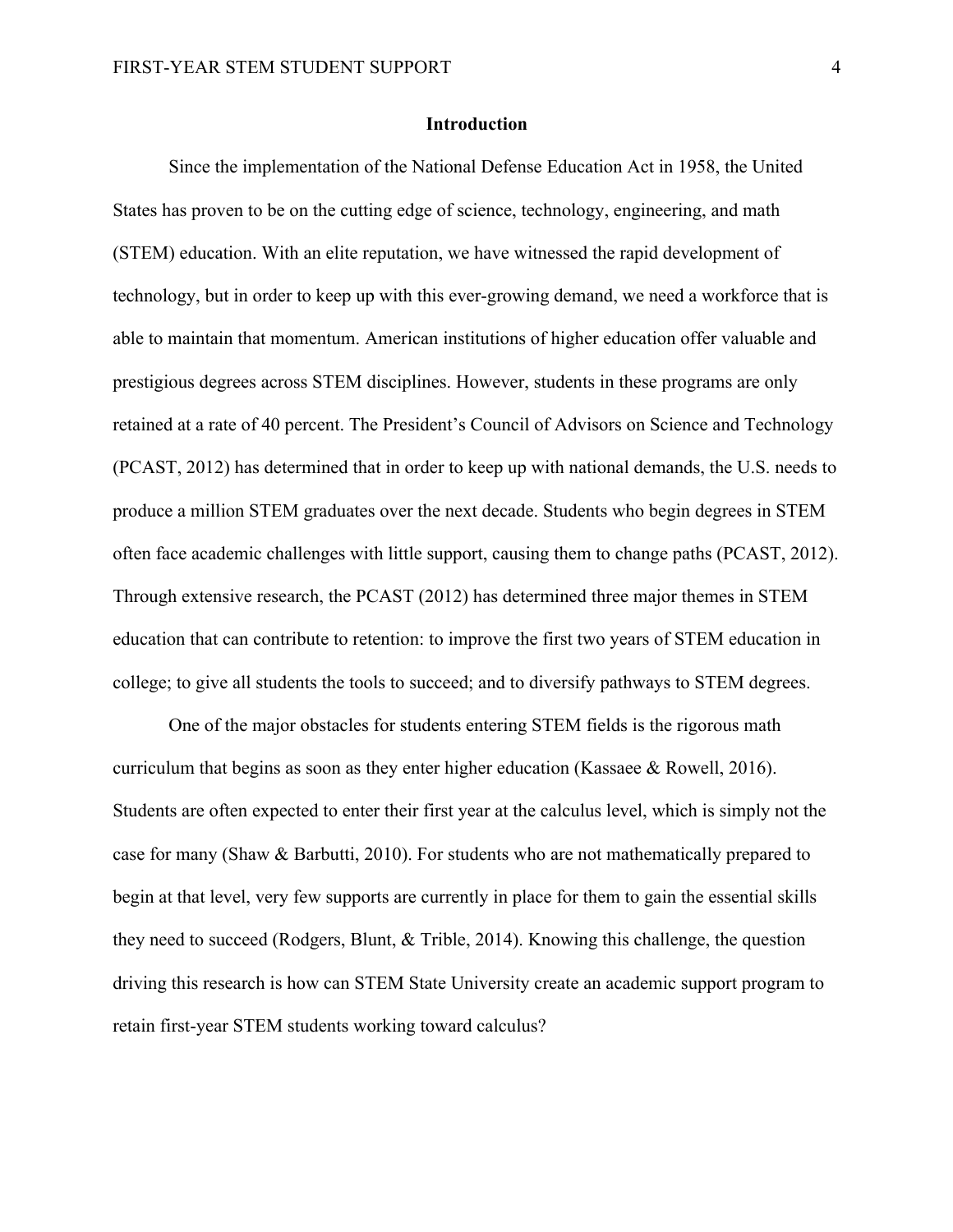The College of STEM at STEM State University offers nine different undergraduate degrees across seven departments. As one of five academic colleges, it serves a large portion of the undergraduate population. With the average math SAT score between 480 and 560 for incoming students, many STEM students are not at the calculus level upon entrance (National Center for Education Statistics, n.d.). In order to ensure these students are successful in their intended STEM field, it is necessary that they are provided with the tools and support to flourish. The developed academic support program consists of three intentional activities that contribute to STEM student success. The program was designed through the lens of Schlossberg's transition theory as a way to provide students with the support and strategies to achieve holistic success in their transition to a demanding major (Anderson, Goodman, & Schlossberg, 2012).

The Accelerating Connections Creating Education Success in STEM (ACCESS) program was intentionally designed to address both retention and holistic support of STEM students at STEM State University. Through involvement in the program, students will persist in their major, feel supported both academically and personally, and experience a sense of belonging. Each of these outcomes will contribute to the students' abilities to persist to graduation and join the STEM workforce. The literature review that follows highlights relevant findings around STEM student retention, impactful practices in facilitating their success, and existing programs that have applied those practices into creating a cohesive resource.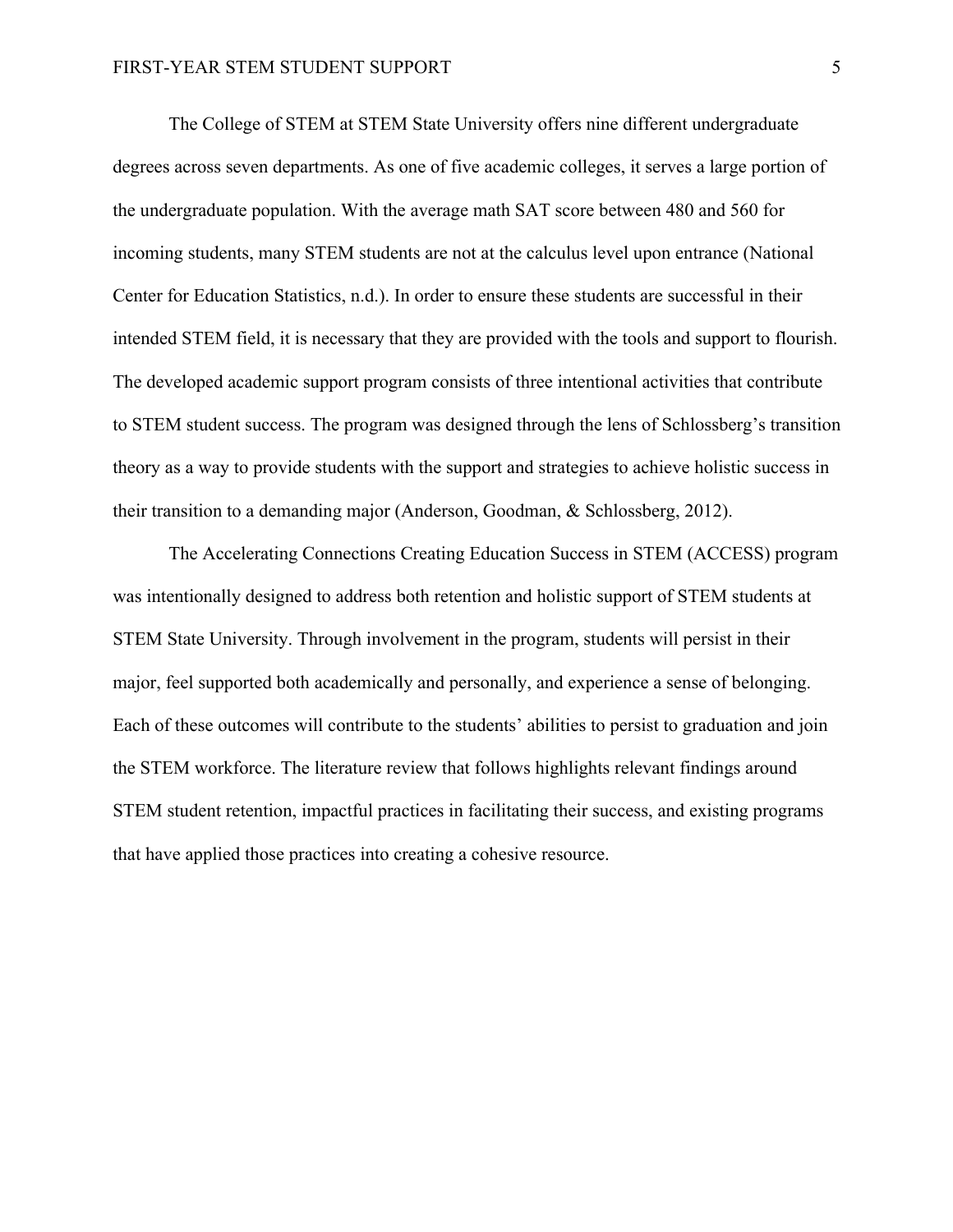#### **Literature Review**

With the growing national need for STEM graduates, there is an increasing number of students seeking out STEM disciplines. Unfortunately, the number of students entering these majors is significantly higher than those graduating. There is a clear need for new retention efforts to provide the necessary support to students in these programs. By evaluating literature on the current retention initiatives and the persistence of STEM students, we can gain insight into their unique experiences and the practices that are most effective in increasing their persistence. Analyzing these practices through existing academic support programs has led to the development of ACCESS.

#### **Retention and Persistence of STEM Students**

Much research has been done on the factors that predict and contribute to STEM student retention and success. Shaw and Barbutti (2010) studied students' patterns of persistence within a chosen major, with an emphasis on STEM disciplines. The research question sought to identify characteristics of students who persist in the major they selected in high school compared to those who changed majors. Literature cited in this study mentioned the relationship between major persistence and satisfaction with the academic environment. Literature also stated that over half of the students who enter STEM majors wind up either switching majors or leaving their institution without a degree: "The greatest loss of students in the science, math, and engineering pipeline occurred in the transition from high school to college" (Shaw & Barbutti, 2010, p. 21). This study utilized data on over 54,000 students across 39 institutions nationally. Students intended majors were acquired through an SAT questionnaire, and compared to that of the third year from data submitted by participating institutions.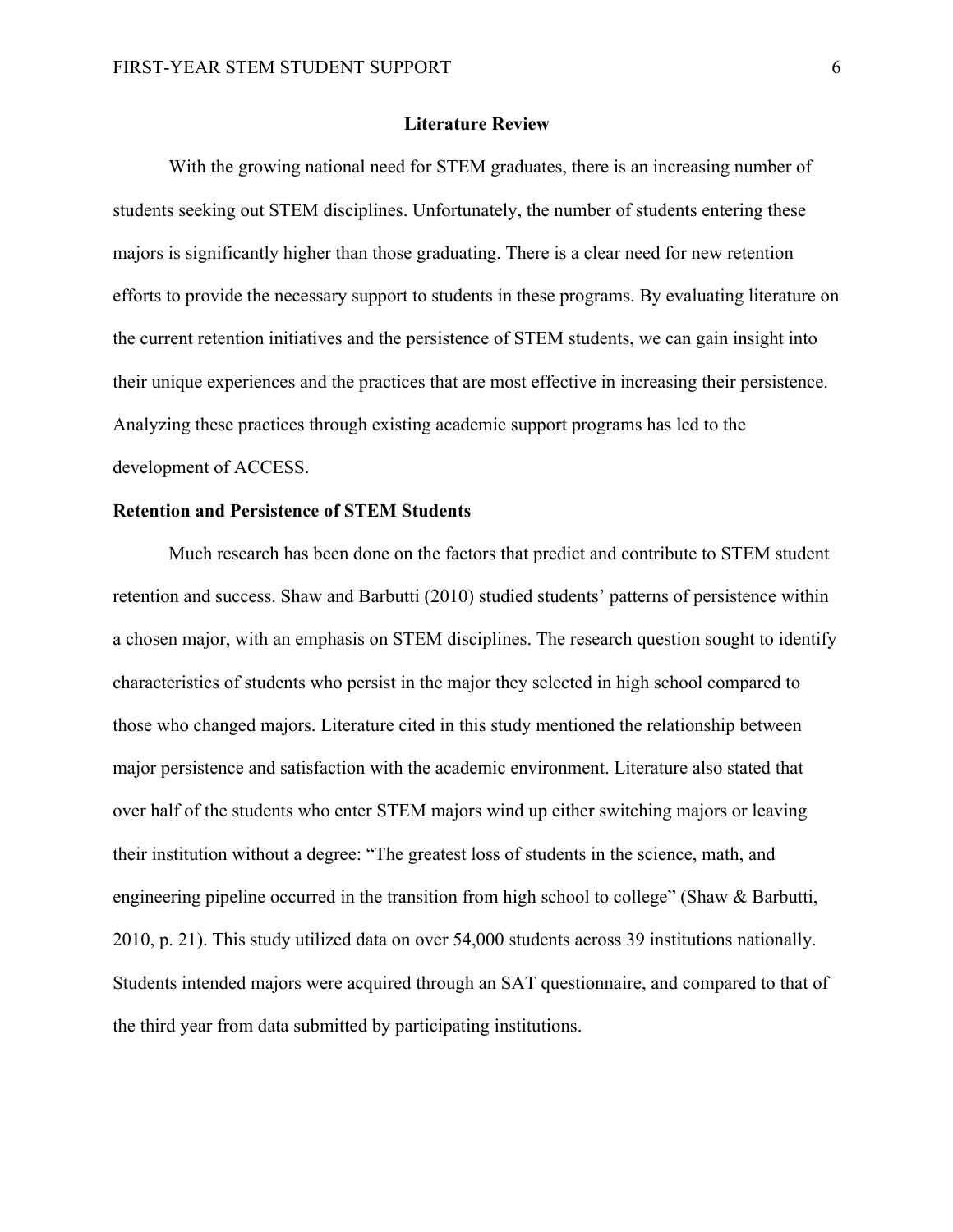The study found that 59 percent of students beginning their college career in a STEM major were no longer in that same field by their third year. Students who persisted in their intended major were found to have had higher GPA's while in high school and college. Interestingly, the fields with the lowest amount of switching were engineering and technology. Underrepresented students, including women, Black and Hispanic students, and those of firstgeneration status were less likely to persist in STEM majors. Additional results stated that AP exam completion and strong math performance were indicators of future persistence. The study's findings suggest that there is a need for effective advising around major exploration and selection, especially during the first year. Linking first-year seminars to major curricula are a way to develop learning communities and create space for students to academically and socially integrate into the campus.

Similarly, Premraj, Thompson, Hughes, and Adams (2019) investigated factors that predict graduation rates of underrepresented students in STEM disciplines. They used six research questions to examine how race, ethnicity, gender, high school achievement, and early college GPA's influenced degree completion and number of years to degree completion. Literature cited discussed the high rate of students entering STEM fields upon arrival to college, but the drastically low completion rates. This data highlighted an issue with persistence, especially among underrepresented students. The literature also emphasized common predictive factors of success in STEM, which include SAT scores, high school rank, and first- and secondyear college GPA. Data was collected from a sample of 2,422 students at a research university in Texas for three academic years. The records consisted of enrollment numbers and demographic data, in which first-generation status was self-reported.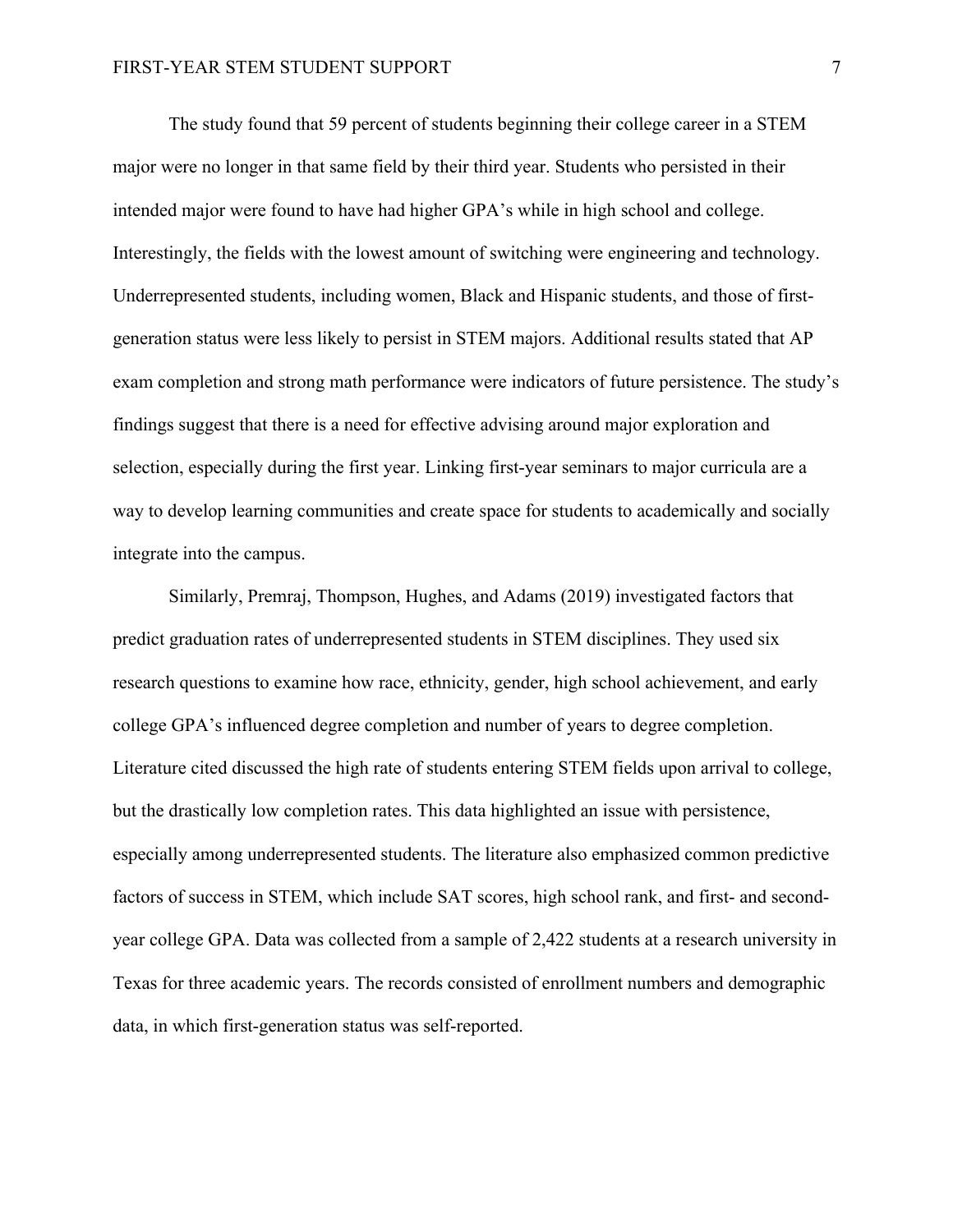The study found that SAT scores were the most effective predictor of STEM success for minority and first-generation college students. When examining the time needed to complete a degree, it was found that the higher the first year GPA, the faster a student would complete their degree. This was seen the most significantly in women and racial and ethnic minorities in STEM fields. The results suggest that institutions can work toward promoting success in underrepresented STEM students by using similar data to create retention-focused programs. It is essential that these programs are leveraged within the student's first year, in order to facilitate future success.

While the above pre-college factors may predict what will happen upon arrival to college, much can be done within the first year to create a sense of belonging in a STEM community. Wilson, Jones, Bocell, Crawford, Kim, Veilleux, Floyd-Smith, Bates, and Plett (2015) studied the links between levels of belonging and classroom engagement, in both behavioral and emotional contexts. The research questions entailed investigating which levels of belonging were most consistently associated with behavioral and emotional engagement, and if institutional types have an impact on these effects. Engagement in this study was not defined by the authors, but left to the perception of the student participants. However, the authors did define the distinctions between behavioral and emotional engagement. Behavioral engagement was defined as "student involvement in academic activities and has included measures of effort and participation in class discussions," while emotional engagement was defined "in terms of both perceived positive and negative emotional responses to academic experiences" (as cited in Wilson et al., 2015, p. 753). The collection of these components makes up academic engagement. Literature cited in this study described the vast collection of extant research in the areas of belonging and engagement, and the relationship between the two. Notably, belonging in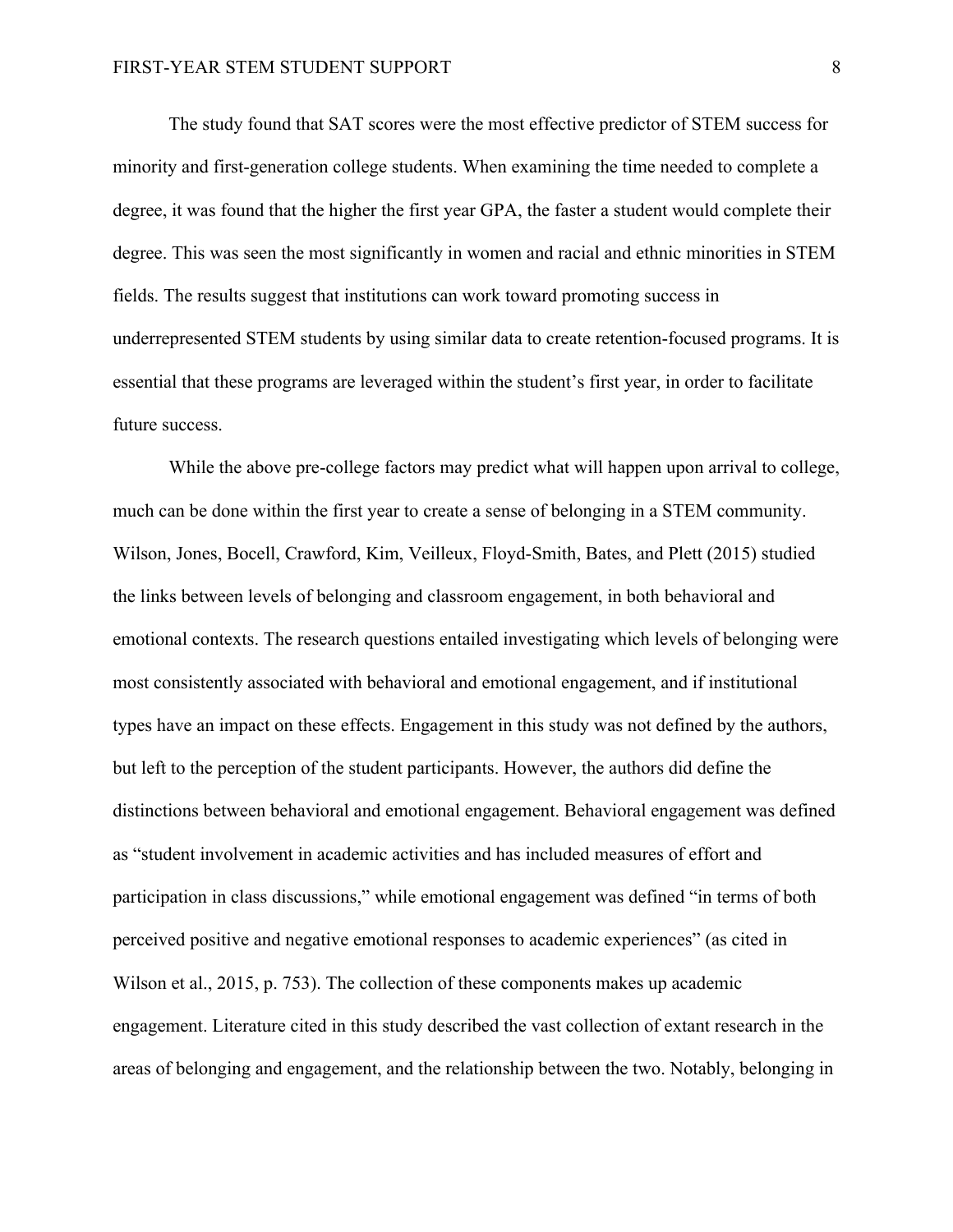the classroom has been linked to greater confidence, engagement, achievement, and persistence in STEM disciplines. Wilson et al.'s (2015) study surveyed 1,507 STEM students across five different institutional types. Belonging was measured at three levels (in class, academic major, and university), behavioral engagement measured effort and participation, and emotional engagement measured responses to class work.

The results of this study found that the intentional cultivation of belonging in the classroom positively impacted students' persistence and effort. Other results highlighted the links between class belonging and multiple forms of engagement, finding that belonging can be cultivated most effectively in the classroom when faculty know students' names, show warmth, and are prepared for class.

Faculty play an essential role in not only creating a sense of belonging, but also an academic environment in which students can persist. Xu (2018) examined the learning experience of STEM students and the factors that may contribute to their persistence toward graduation. Since students in STEM disciplines are graduating at rates roughly 20% lower than their non-STEM peers, the author sought to better understand what types of experiences students have in STEM and what resources institutions can provide to help promote success. Literature cited described the importance of accessible faculty to first year students. Previous research also mentioned advising as one of the most essential practices in promoting persistence and positively impacting retention rates. The literature described the main issues in STEM student persistence to be engagement, belonging, and institutional fit. This study consisted of an online survey of 404 students across three, four-year public institutions in Tennessee. The survey contained 7 open-ended and 57 multiple choice questions, most of which were on a Likert scale.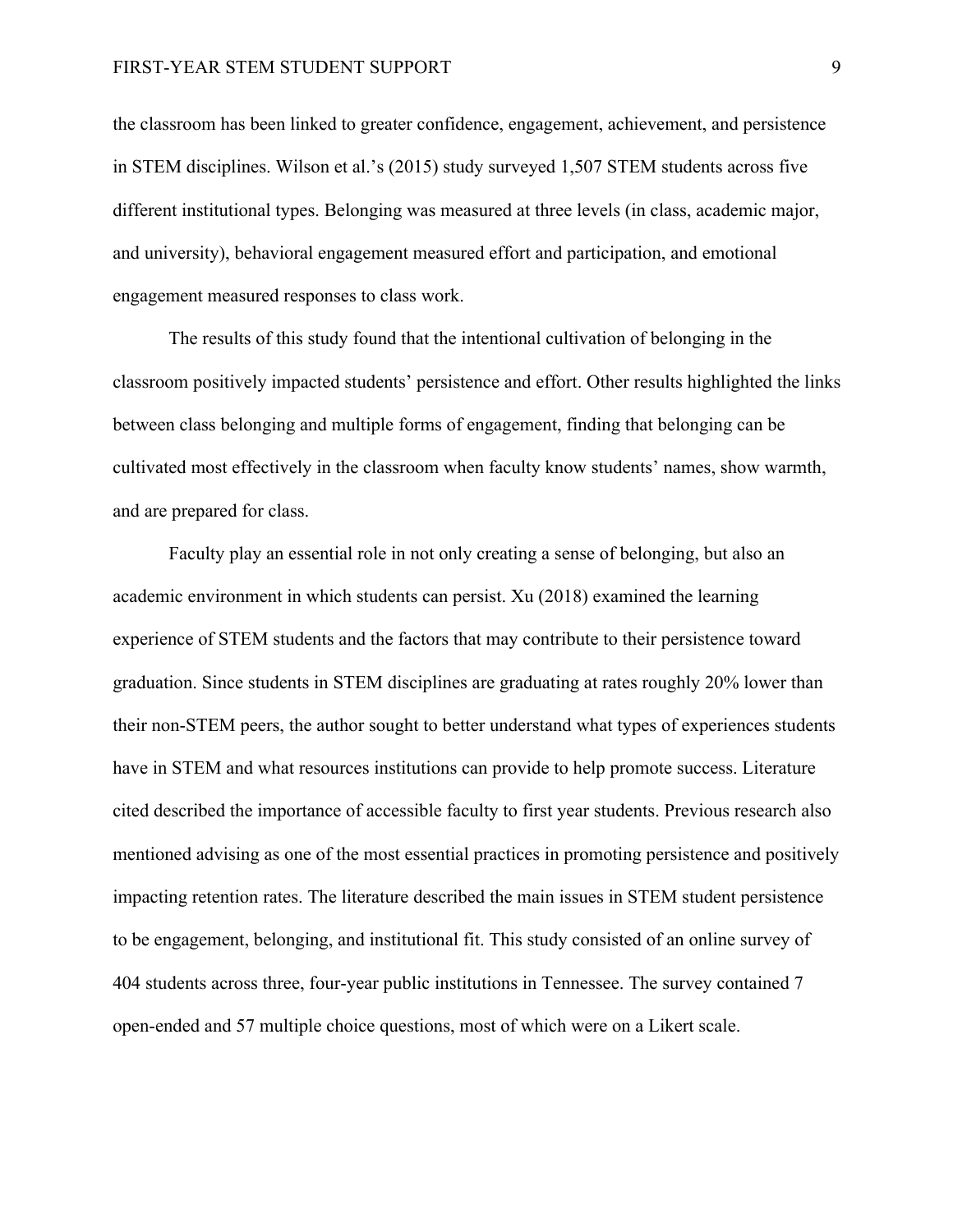The most important finding of the study was that students' perceptions of the academic quality were most influential in determining persistence. This included the program itself, effectiveness of instruction, and accessibility of faculty members for help outside of class. Students who felt an appropriate balance of challenge and support were most likely to be retained. Results of the study also highlighted the importance of career advising for STEM students as a method of boosting engagement with their course content. Another notable finding indicated that while social engagement is essential to college adjustment, it was not a significant contributor to STEM student persistence. The results of this study indicate the need for the fostering of a high-quality academic environment, which can be done through the training of supportive and available faculty members, forming partnerships with local STEM employers, and regular career advising.

In order to best inform retention efforts, institutions must look at the experiences of not only STEM students, but the millennial student population as a whole. Turner and Thompson (2014) studied the millennial generation of college students and what factors contributed to enabling and preventing their success, especially their retention. In order to better inform retention efforts, the researchers sought to answer three questions. They inquired about the types of programs millennial freshmen choose to become involved with, what factors acted as barriers to the college transition, and what factors enhanced it. Literature cited in this study references the growing attrition issue across college campuses in the U.S. It was reported that for 75% of students who do not return sophomore year, "over 60% will not return to the same institution" (Turner & Thompson, 2014, p. 95). The literature also discussed the increasing relevance of retention rates to institutional success, both academically and financially. This study involved an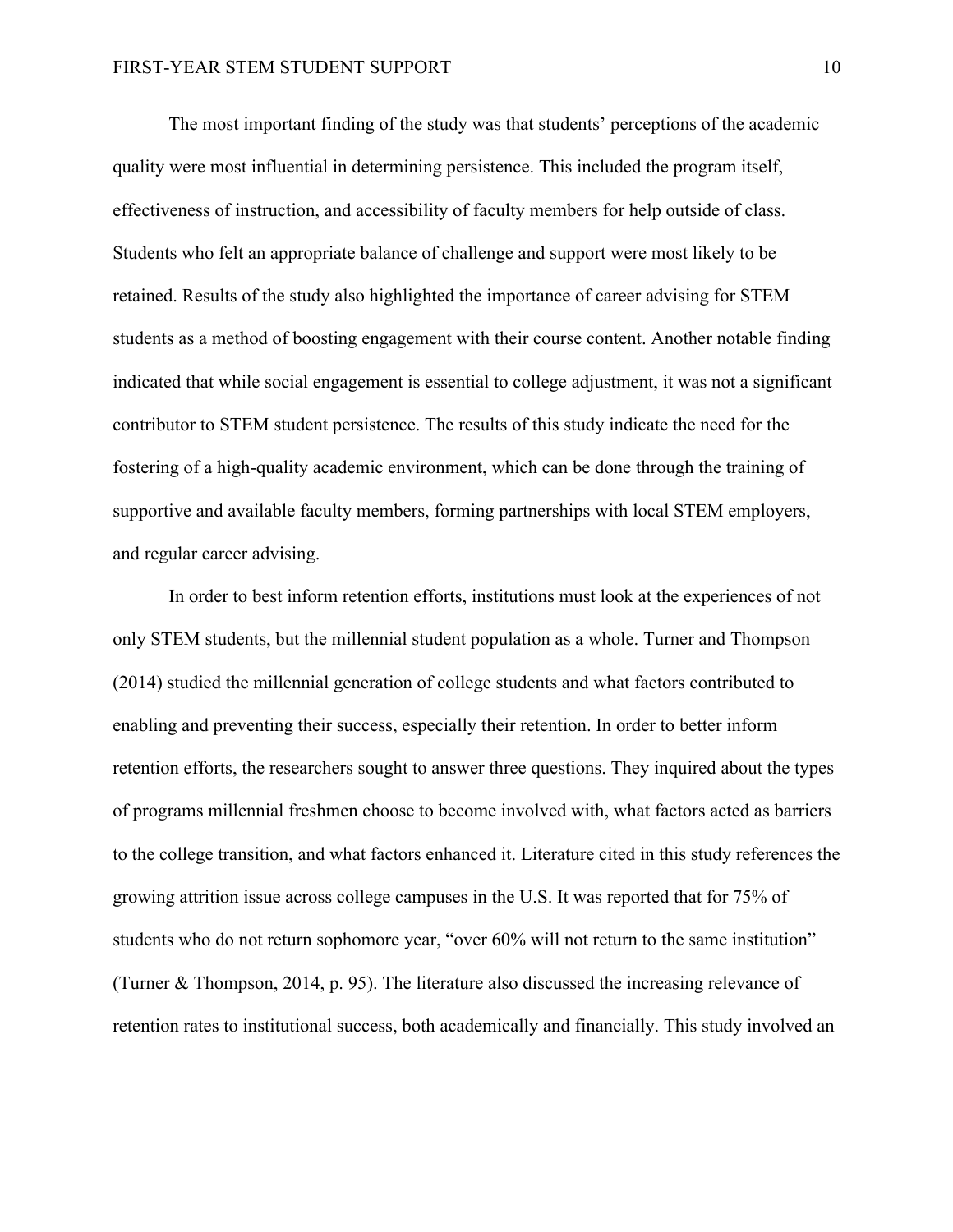interview of 30 students, of which 14 were women and 16 were men. All participants were traditionally-aged college students.

The interviews provided great insight as to what types of activities millennial students viewed as helpful or unhelpful to their transition. Sixty-seven percent of students interviewed shared that freshmen-focused programs were the greatest enabler of success. The development of effective study skills was cited by 65% of participants as the greatest obstacle to their success. Students identified academic challenges to be eased by the ability to develop comfortable relationships with faculty and adequate advising. Students who did not receive either of these supports considered them to be of vital importance to their academic progress. The results of this study indicate the need for more frequent student-instructor and student-advisor interactions, as well as continued trainings for all involved in the advising process. Workshops on study skills can also be of benefit to this student population.

#### **Impactful Practices and STEM Student Success**

Certain practices, both academic and cocurricular, have been suggested to contribute to the success of STEM students. Peterfreund, Rath, Xenos, and Bayliss (2008) explored the effectiveness of supplemental instruction (SI) in STEM courses. The research sought to analyze the correlations between SI attendance and final course grades, as well as the impact of demographic variables. SI is defined as an academic support service targeting high-risk courses rather than under-performing students. The sessions are run by peers who facilitate group conversation instead of re-lecturing. Literature cited described the benefits of SI to graduation rates, especially in academically underprepared students. Previous studies have also found that SI was equally impactful on students of all genders and races. Peterfreund et al., (2008) focused their study on the SI program at San Francisco State University (SFSU). Their SI program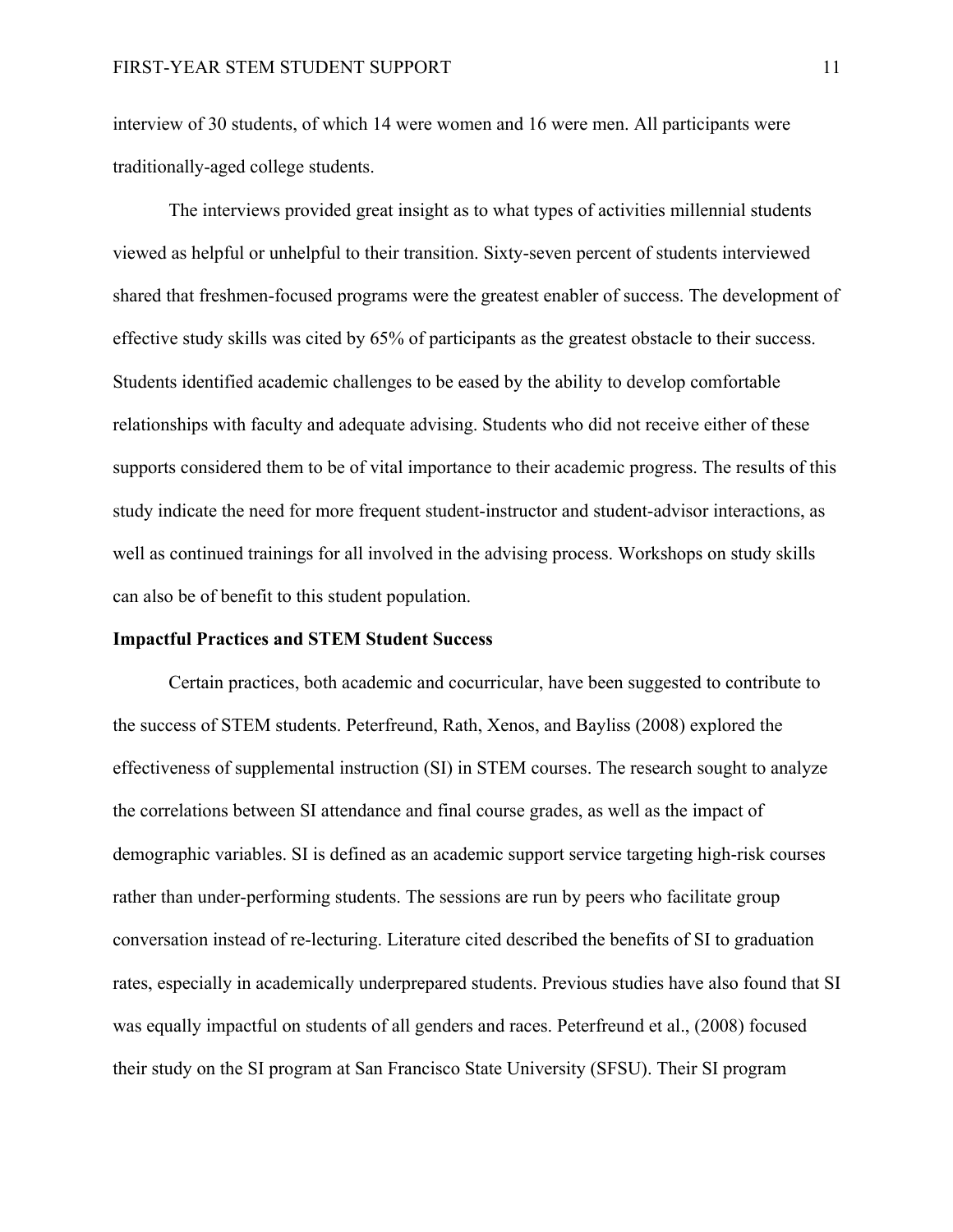supported courses in biology, chemistry, mathematics, and physics. Data collected included grades for all STEM and SI classes and demographic data.

Five major findings were drawn from the study: SI users performed at a higher level than non-users; the differences in performance were not a result of the SI users being better students; SI users were more likely to take a subsequent course; men who attended SI benefited more than women; and the impact of SI was noticeably advantageous for underrepresented students. Data collected stated that over a span of seven years, 169 students who would have otherwise been "lost" from the major were retained because of their participation in SI. The results indicate that SI is a significant contributor to the retention of STEM students, and since it is relatively affordable, SI is a program worth investing in to foster persistence and success in STEM students.

When creating academic interventions, such as SI, it is essential to also be intentional about the manner in which those interventions are delivered. Molina and Abelman (2000) assessed the impact of style and approach in academic interventions for at-risk students. The authors examined how levels of intrusiveness of an intervention impacted performance and persistence of students on academic probation. Rather than focusing on the nature of the intervention, this study aimed to determine the role of the intervention process. In this study, advising was defined as intrusive "if it results in academic adjustment; that is, the adjustment involves the student's ability to self-refer and assume responsibility for academic performance…it is personal rather than merely professional, and it is dependent on how information is relayed rather than on the information itself" (Molina & Abelman, 2000, p. 6). Literature cited discussed lack of academic preparation, low familial support, and firstgeneration status as reasons that make today's students at risk for leaving an institution. The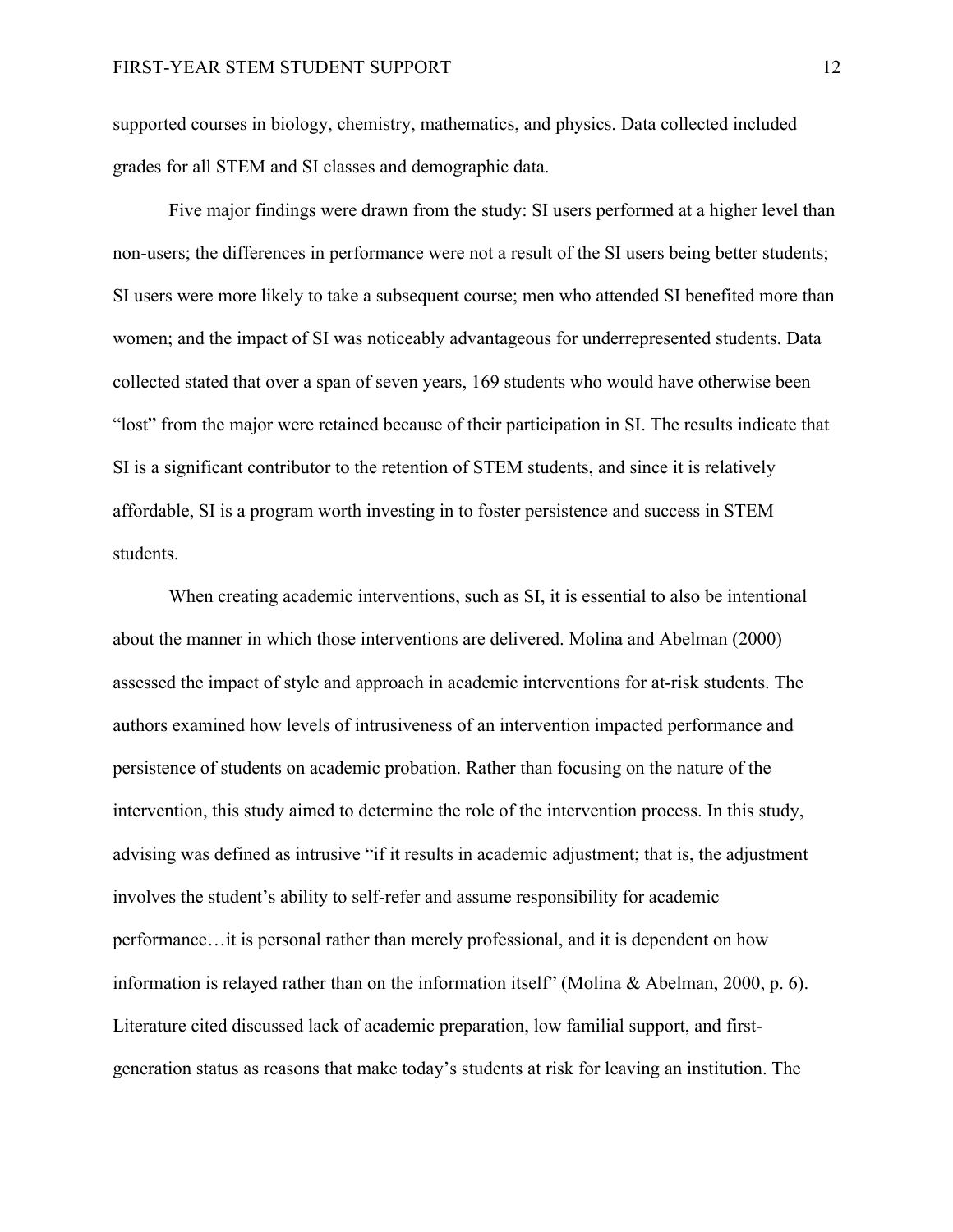#### FIRST-YEAR STEM STUDENT SUPPORT 13

literature also described the need to shift from a prescriptive advising model to one that is more developmental and holistic. This study was conducted at a large, mid-western, urban university. A sample of 150 students on academic probation was randomly selected to take part in one of three interventions. The control group was nonintrusive, and the two experimental groups had varying levels of intrusion, moderate and full. The control group received only a letter regarding their probationary status and details about resources on campus. The two experimental groups also received this letter, followed by varying levels of intervention. The moderate-intrusion group received a 20-minute phone call discussing their probationary status and next steps. However, the full-intrusion group received a 40-minute phone call with the same content, plus a written contract of next steps, including appointments with tutors and counsellors.

The study found that the manner of intervention does matter, and that the more intrusive the intervention, the more effective it was than prescriptive and impersonal interactions, as measured by student performance and persistence. The results suggested that students who are at-risk benefit the most from intrusive advising practices, and thus, colleges should adopt them to ensure their success.

While Molina and Abelman (2000) evaluated the impact of style and approach in an academic setting, McCoy, Luedke, Lee-Johnson, and Winkle-Wagner (2019) studied intrusive practices in a cocurricular setting through a mentoring program. The researchers examined positive mentoring practices on students of color in STEM disciplines. The researchers sought to understand the strategies that were most effective in creating relationships between students and practitioner-educators, particularly with underrepresented students. The authors defined mentoring as "a relationship where a more experienced individual (the mentor) provides support (i.e., the acquisition of social and cultural capital) to a less experienced individual (the protégé)"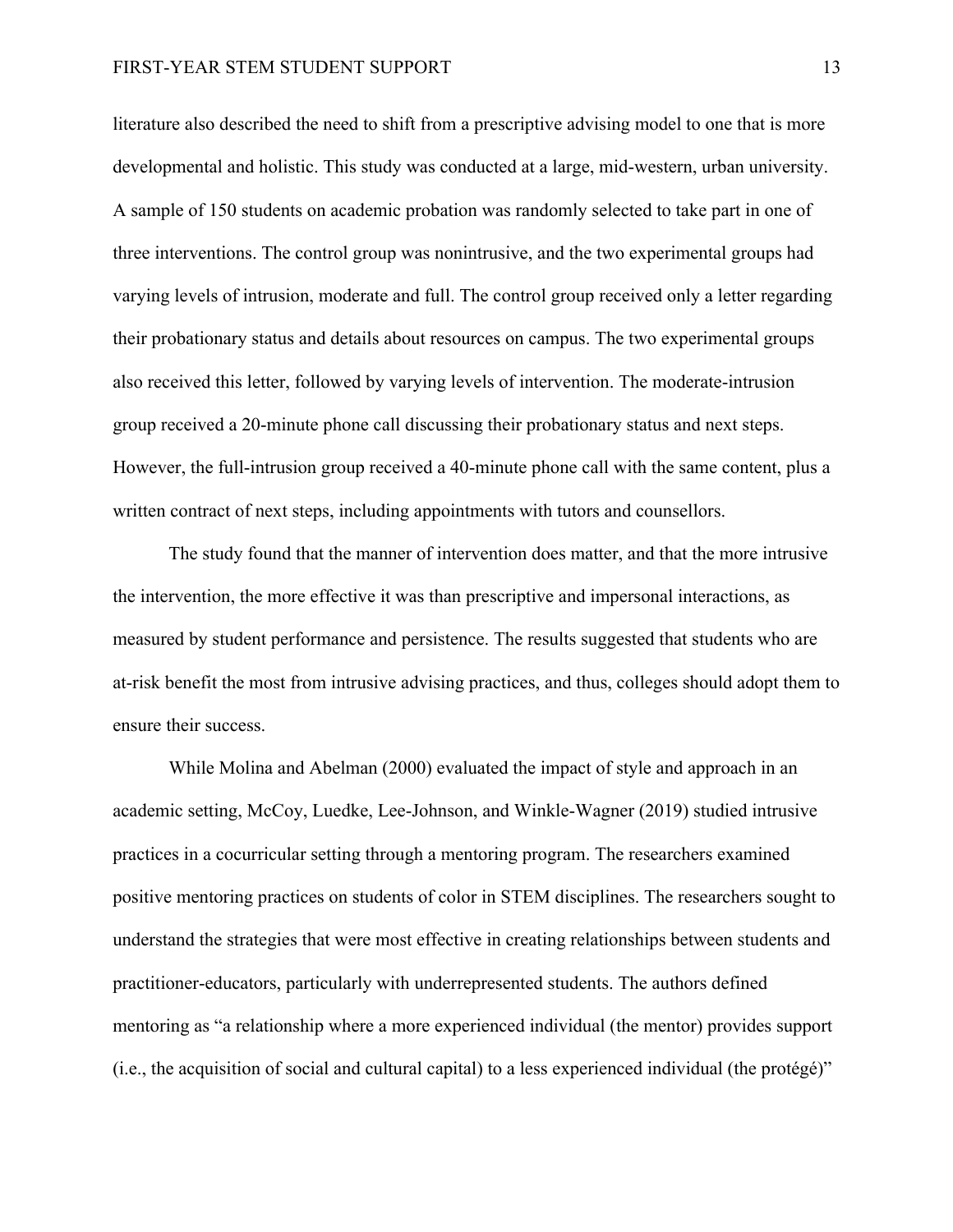(McCoy et al., 2019, p. 1). Literature cited highlights the benefits of mentoring relationships in a college or university setting. Positive outcomes included greater retention, higher GPA's, and adjustment to college. Literature referenced in this study also showed that mentoring was found to be especially beneficial with students of color, who tend to be underrepresented in STEM. Researchers conducted a case study of 45 students of color at two institutions in the Mid-Atlantic region of the United States, one being a HBCU and the other a PWI. These included 31 undergraduate students, whose experiences were the focus of the study, and 14 graduate students.

McCoy et al., found that students of color were most impacted by mentoring practices that included unconditional positive regard, exposure to new perspectives, providing constructive feedback, and sharing cultural capital about available resources. Students felt most supported when they had someone that they knew believed in their abilities. The study's findings suggest that institutions should develop and implement mentoring programs for students of color in STEM disciplines, particularly with practitioner-educators. These programs must validate the students' backgrounds and encourage them to see themselves as not only students, but scholars and professionals.

# **Academic Support Programs and STEM Retention**

Many colleges have taken the impactful practices discussed above and applied them in cohesive academic support programs. Rodgers, Blunt, and Trible (2014) developed and studied an intrusive advising program for at-risk, first-year STEM students as a method of boosting retention rates in STEM majors. The program sought to investigate whether additional support through the first year of advising and mathematics would impact student persistence. The authors defined intrusive advising as "a proactive approach to help motivate students and involve them in postsecondary education experiences" (Rodgers, Blunt, & Trible, 2014, p. 35). Literature cited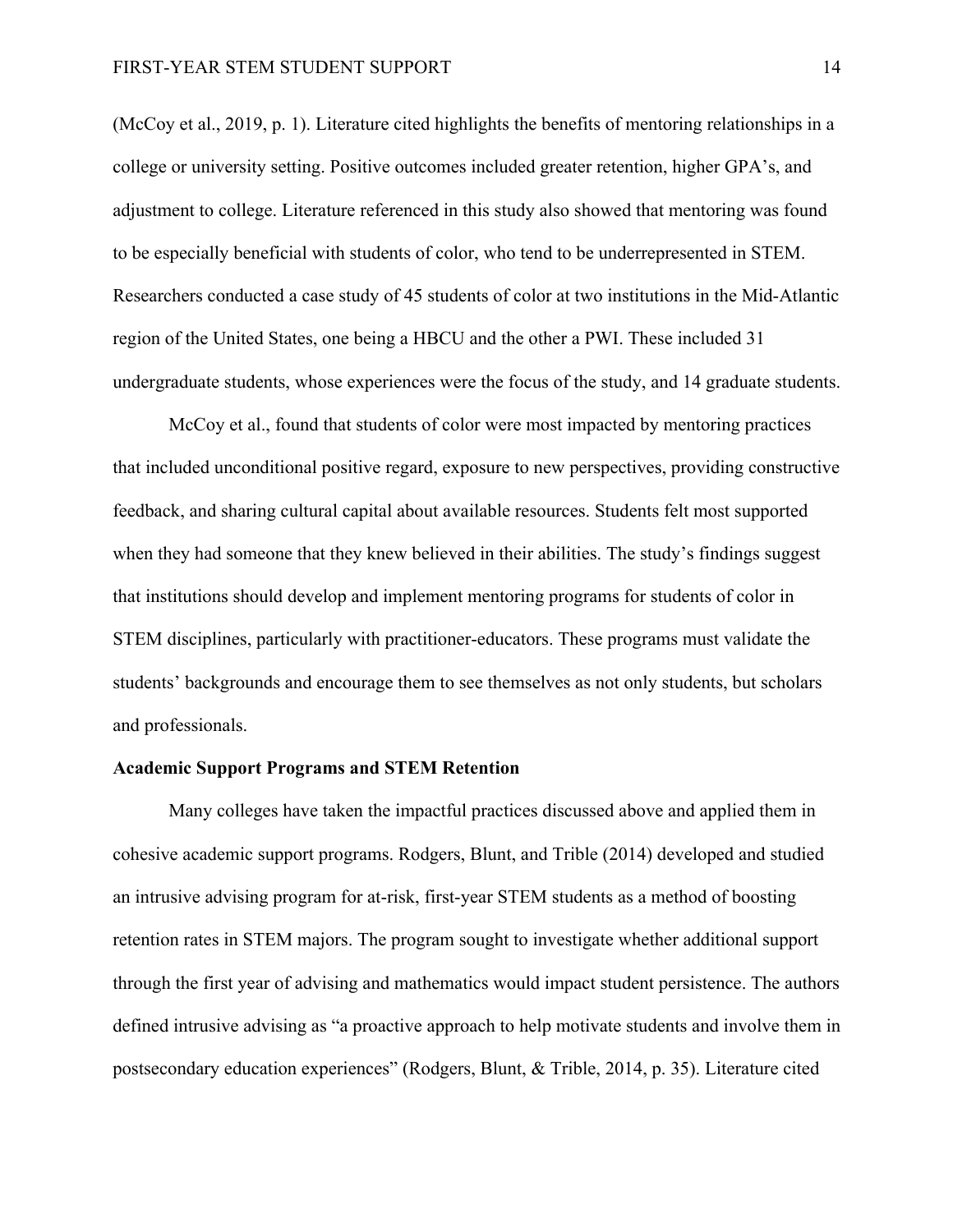stated that many current college students are not on a path to degree completion, but that advising was one of the most influential factors in retention. Literature also indicated that students who were academically underprepared began their college experience with low GPA's and lack of self-confidence. The program of study was titled Pathways Leading to Undergraduate Success in the Science (PLUSS) and was implemented at the University of Southern Indiana. The data collected compared students who attended the institution from five years prior to the existence of the program to four years of PLUSS participants. The program is multipronged, as it seeks to address several components of STEM students' experiences. The first component was an intrusive advising model with a low student-advisor ratio, similar to that of the coaching model. The advisors are carefully selected faculty within STEM departments. The program also included a cohort model for first-year seminar and mathematics courses. The first-year seminar was specifically designed for PLUSS students, rather than using the traditional curriculum.

The results of the program indicated that participation in PLUSS helped to increase retention, inter-departmental communication, and awareness of the importance of advising. The results also indicated that effective faculty advisor training combined with regular student interactions and a cohort model are effective practices in boosting retention in at-risk, first-year STEM students.

Whether it be through advising or a summer bridge experience, the programs of both Rodgers, Blunt, and Trible (2014) and Kassaee and Rowell (2016) aim to define what it means to be in STEM and prepare first-year students for success in their field. Kassaee and Rowell (2016) studied the role of motivation in the retention of first-year STEM students. Through a questionnaire and math summer bridge program, students' STEM motivation was measured on five levels. By investigating student motivation, the researchers sought to understand which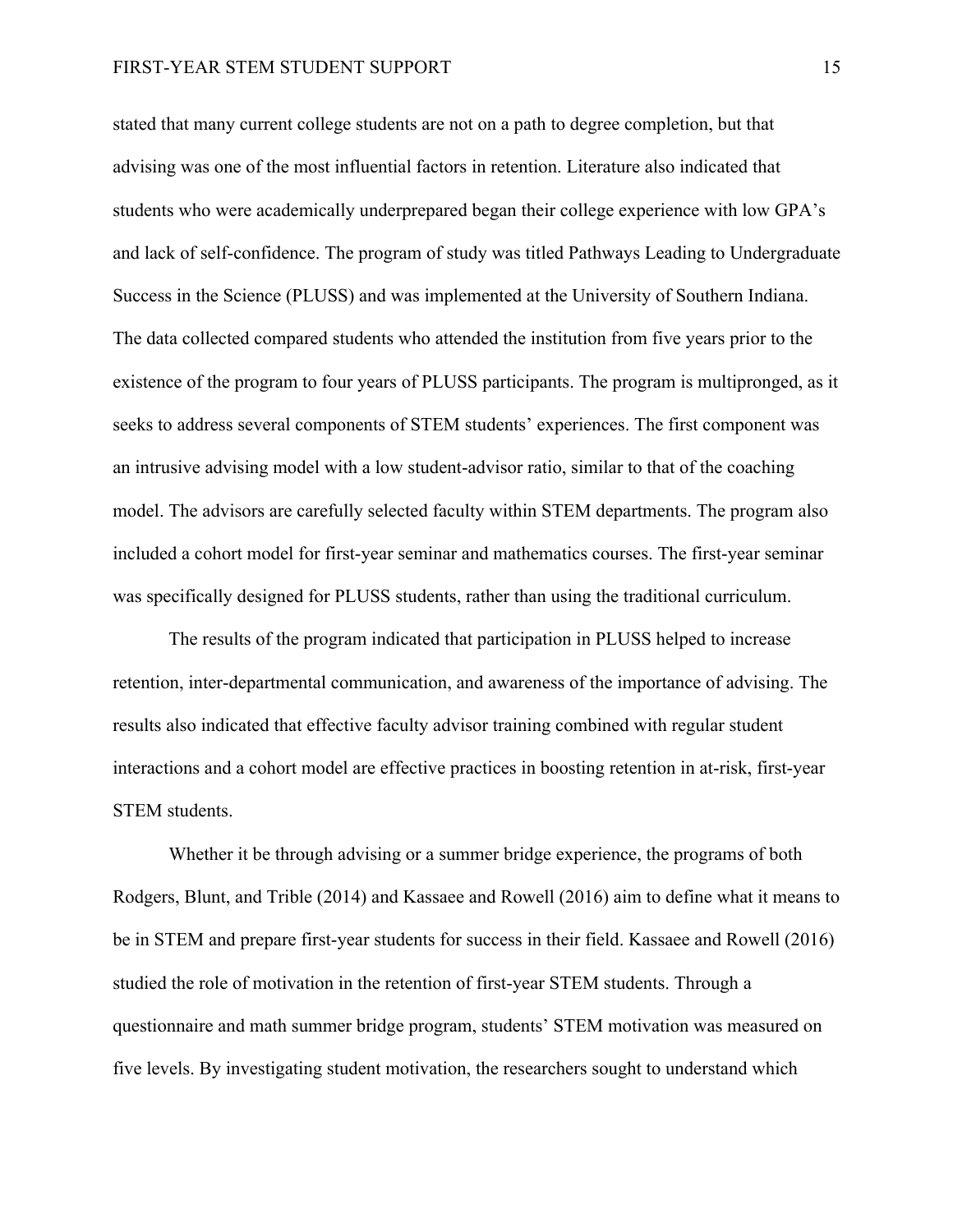factors would impact retention. Literature cited in this article suggested that STEM students in the United States perform at a rate lower than the international average, and this is only declining. Data indicated that this was primarily due to a severe disinterest in STEM disciplines amongst high school students. To address this issue, the researchers developed a program called Mathematics as a FirstSTEP to success in STEM (FirstSTEP) at Middle Tennessee State University, a large, public, four-year institution. Participants were 36 first-year STEM students with Math ACT subscores of 19-23. The demographics of the participants were 36 percent female, 64 percent male, 36 percent African American, and 64 percent white. This cohort was the fourth to participate in FirstSTEP. Students were compared to 85 first-year STEM students with similar ACT scores who did not apply to FirstSTEP. As a FirstSTEP participant, students applied and opted-in to the program, which included a mathematics summer bridge program. During those two weeks, students were assessed via pre and post precalculus readiness tests and a Science Motivation Questionnaire (SMQ-II), which asked students about their learning experiences in science.

Results indicated that the FirstSTEP students had high grade and career motivation, but were lacking in intrinsic motivation, self-efficacy, and self-determination to succeed as a STEM major. Through the acquisition of data on what motivates students, the FirstSTEP educators were better able to tailor the program toward the students' needs. As a result, FirstSTEP students saw greater success in precalculus grades and retention than the control group. These findings suggest that in higher education, we must make efforts to know our students as individuals in order to best support and motivate them to persist and graduate in STEM disciplines.

A summer bridge program was also of interest for Cleveland State University, where researchers expanded upon the program with additional peer tutoring and focused their resources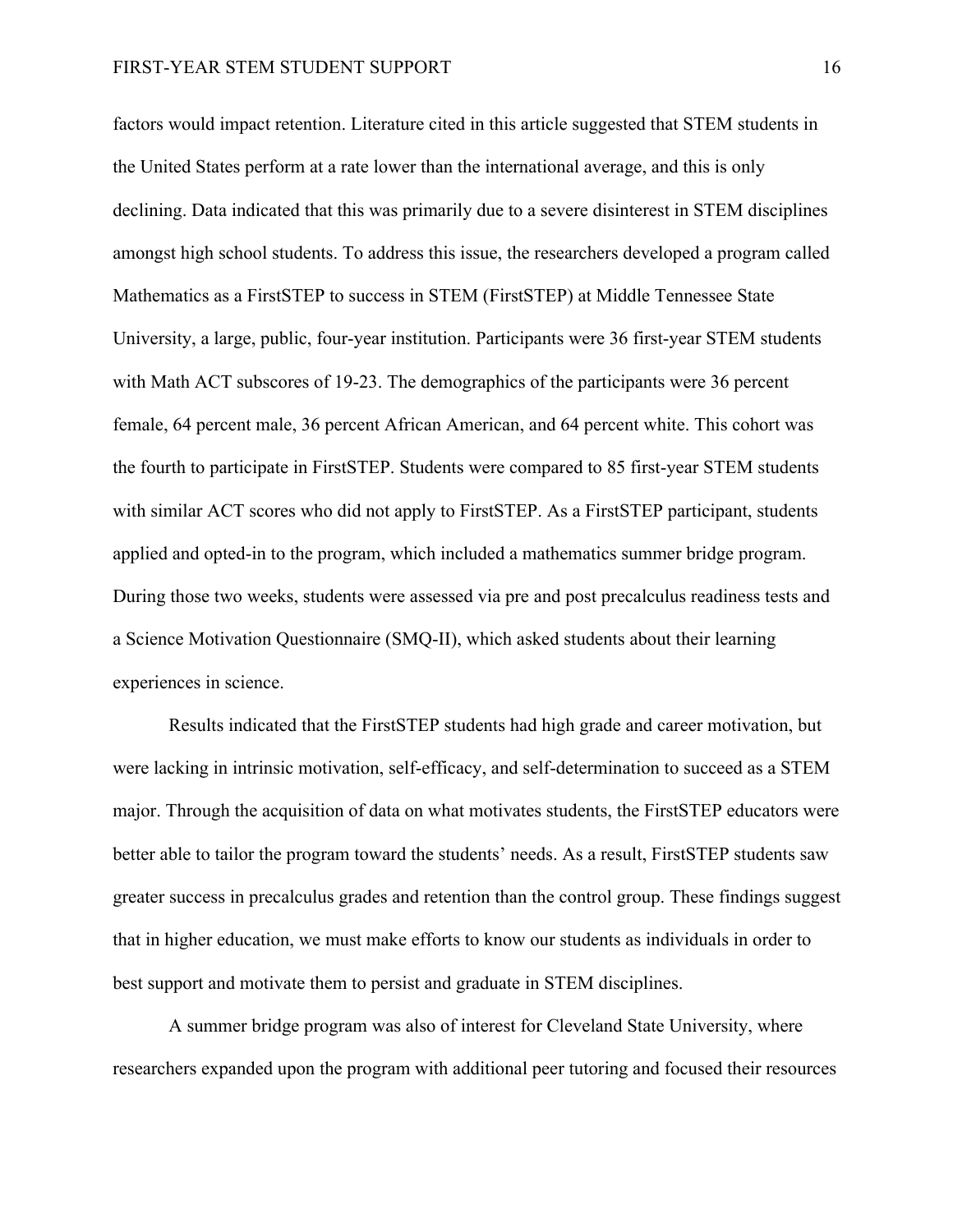on underrepresented students. Carver, Van Sickle, Holcomb, Jackson, Resnick, Duffy, Sridhar, Marquad, and Quinn (2017) implemented and analyzed a program for mathematically at-risk STEM students as a method of improving retention and graduation rates. The program, titled Operation STEM (OpSTEM), utilized both curricular and co-curricular components to foster success in the precalculus-calculus sequence. Literature cited for this study indicated that the United States is projected to have a severe deficit of STEM graduates over the next decade, much of which can be contributed to the low retention and completion rates within STEM disciplines. Previous research also shows that these rates are even lower for students of certain racial and ethnic identities, as well as first generation students. OpSTEM was implemented at Cleveland State University, a mid-sized, public, four-year institution. The program ran for several cohorts and included a control group and two different treatment groups. The first treatment group received only peer tutoring and were not of underrepresented identities. The second control group consisted of students of identities underrepresented in STEM and received the full program of OpSTEM Scholars resources. These included peer tutoring, as well as a summer institute, co-curricular cohort programming, faculty mentoring, and potential eligibility for a free summer calculus course. Data collected on precalculus and calculus grades from these groups were compared to students of similar identities prior to the implementation of OpSTEM.

The researchers found that students from both treatment groups saw increased performance in precalculus, indicating that the mandatory peer tutoring was successful. However, the second treatment group, which received the full program of resources, saw even greater gains in precalculus performance and retention rates. The findings of this study suggest that mandatory peer tutoring, or supplemental instruction, is a valuable tool in academically supporting STEM students. Specifically, in the precalculus-calculus sequence, which is known to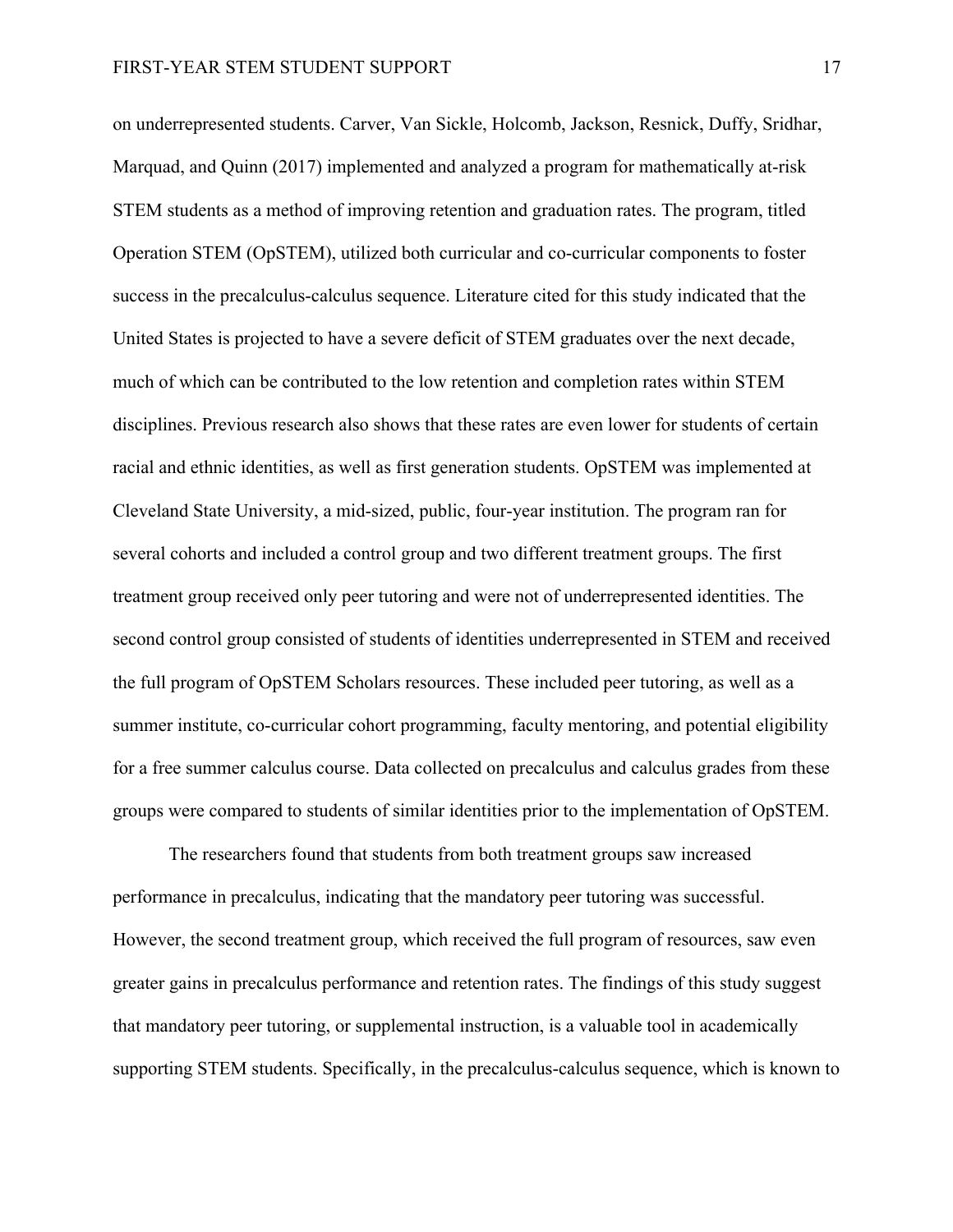be a drop-off point for students, the gate to retention can be widened through providing these opportunities.

The focus on underrepresented students has been common for these types of support programs and has also been explored in a learning community environment. Dagley, Georgiopoulos, Reece, and Young (2016) examined retention and graduation rates in STEM students through the implementation of a two-year learning community. The research question investigated whether a learning community would address the national attrition issue in STEM students. Literature cited in this study indicated that the majority of STEM attrition occurs during the first two years, and is frequently related to a lack of mathematic preparation. The lack of preparation often leads to lower grades, overwhelm, and decreased confidence, which are detrimental in such competitive disciplines. The researchers implemented the learning community, titled EXCEL, at the University of Central Florida (UCF), a large, public, four-year institution. EXCEL participants were first-year STEM students with math SAT scores in the second and third quartiles, typically 550-660. Recruitment efforts were directed toward underrepresented groups, including African American and Hispanic students, as well as women. The EXCEL program consisted of cohort math classes, social activities, an optional residential component, required recitations and tutoring with graduate teaching assistants, specific advising days around key points of the semester, and faculty-led research opportunities. EXCEL is an optin program, so students in the cohort were compared to a control group of non-EXCEL students. Retention rates were measured for seven cohorts, and graduation rates for four.

The researchers found that students participating in EXCEL saw higher retention and graduation rates. This effect was magnified in underrepresented groups. Hispanic EXCEL students were retained at a higher rate than any other group. EXCEL women were also retained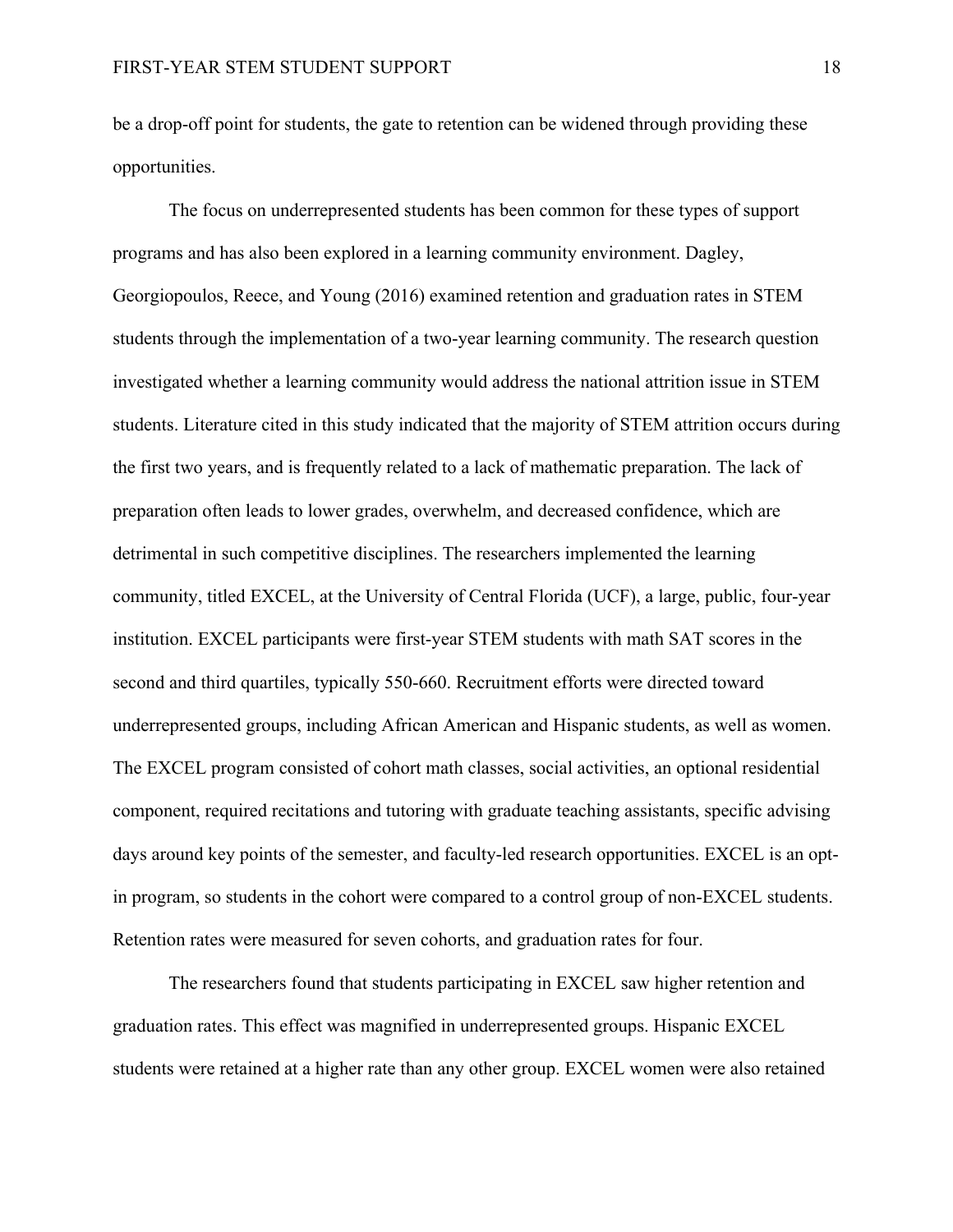at a higher rate than their non-EXCEL peers. In addition, researchers found that EXCEL students were graduating at the same rate as students who were more mathematically prepared upon entering college. The study's findings suggest that the creation of community offered within an LLC is an effective method toward improving the retention, performance, and satisfaction of STEM students, especially those who are underrepresented.

Much research has already been done on the retention and persistence of STEM students and the practices that can help facilitate their success. Predicting and understanding contributing factors to student persistence allows higher education professionals to better inform their retention efforts. Providing academic support services, such as supplemental instruction, and creating opportunities for regular student-faculty interactions can be instrumental in the first-year experience of STEM students. By observing how other institutions have put these practices into place, an academic support program tailored specifically to mathematically underprepared firstyear STEM students can be developed and implemented.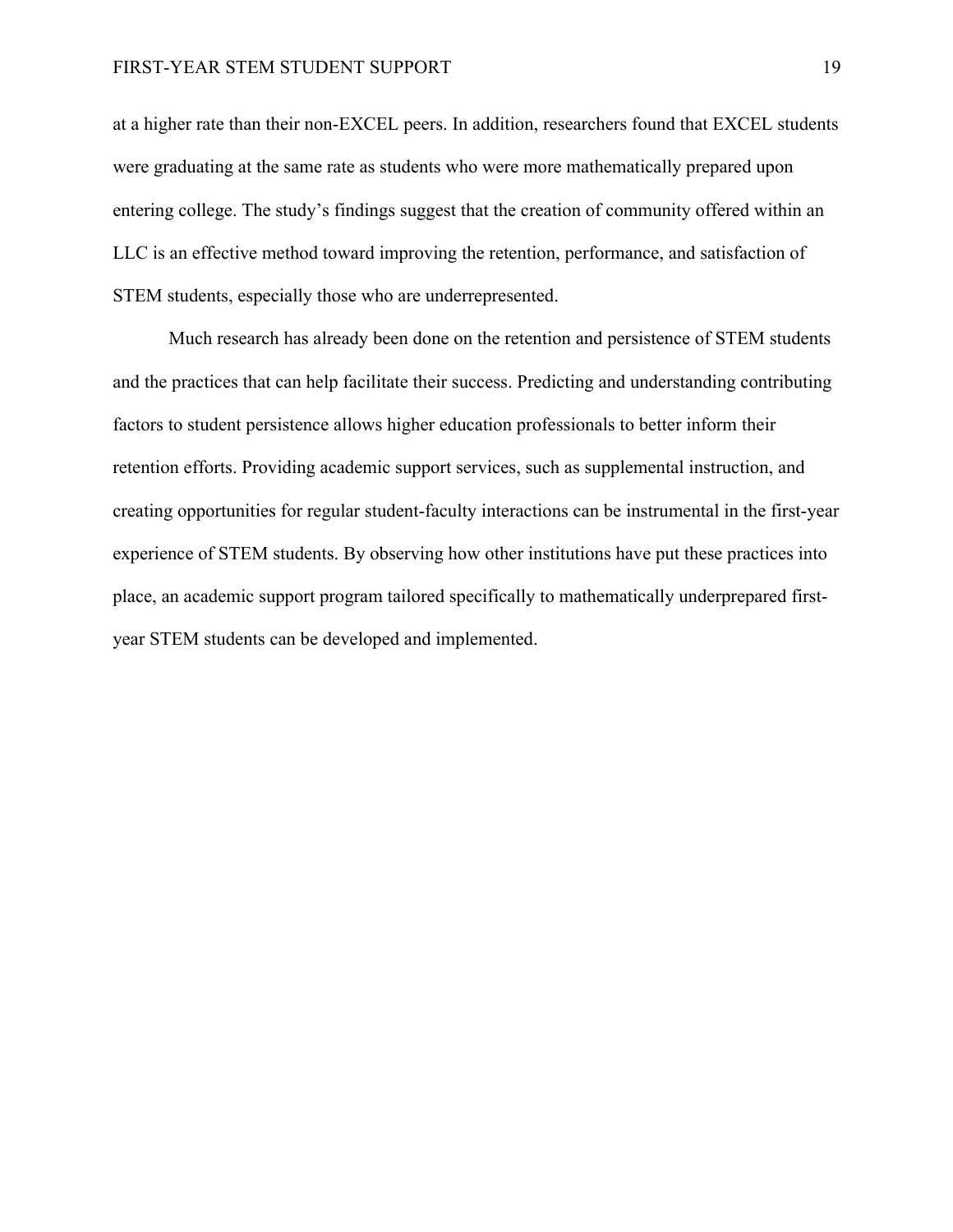#### **Theory Overview**

This project was developed through the lens of Nancy Schlossberg's Transition Theory. As a content and process theory, Transition Theory is widely used across the field of higher education. Schlossberg provides a model for supporting adults in transition, which can be applied directly to first-year students as they transition from high school to college. Schlossberg defines a transition as "any event, or non-event, which results in changed relationships, routines, assumptions, and roles" (as cited in Patton, Renn, Guido, & Quaye, 2016, p.37). It is important to note that a transition only exists if perceived by the individual undergoing the change. Schlossberg categorizes transitions into three categories: anticipated transitions, which are predicted; unanticipated transitions, which are not predicted; and non-events, which are expected transitions that do not occur (Patton, et al., 2016). These types of transitions are categorized by the perception of the individual experiencing the change and the meaning they associate with it.

Schlossberg proposes the remedy to a successful transition to be found in her four S model: situation, self, support, and strategies. Each of these components is specifically unique to the individual experiencing change and will best inform coping mechanisms. All four S's work together to provide a comprehensive model of coping with transition (Figure 1). By evaluating these factors, the transition can be better understood.

*Situation*. When experiencing a transition, every individual will be in a unique situation. This varies based on several factors: triggers, what initiated the transition; timing, how relatively good or poor the time period of the transition is; control, what components the individual has autonomy over; role change, if involved in the transition; duration, how long the transition will last; previous experience, how the individual has handled similar transitions in the past; concurrent stress, what factors are contributing to the stress of the transition; and assessment,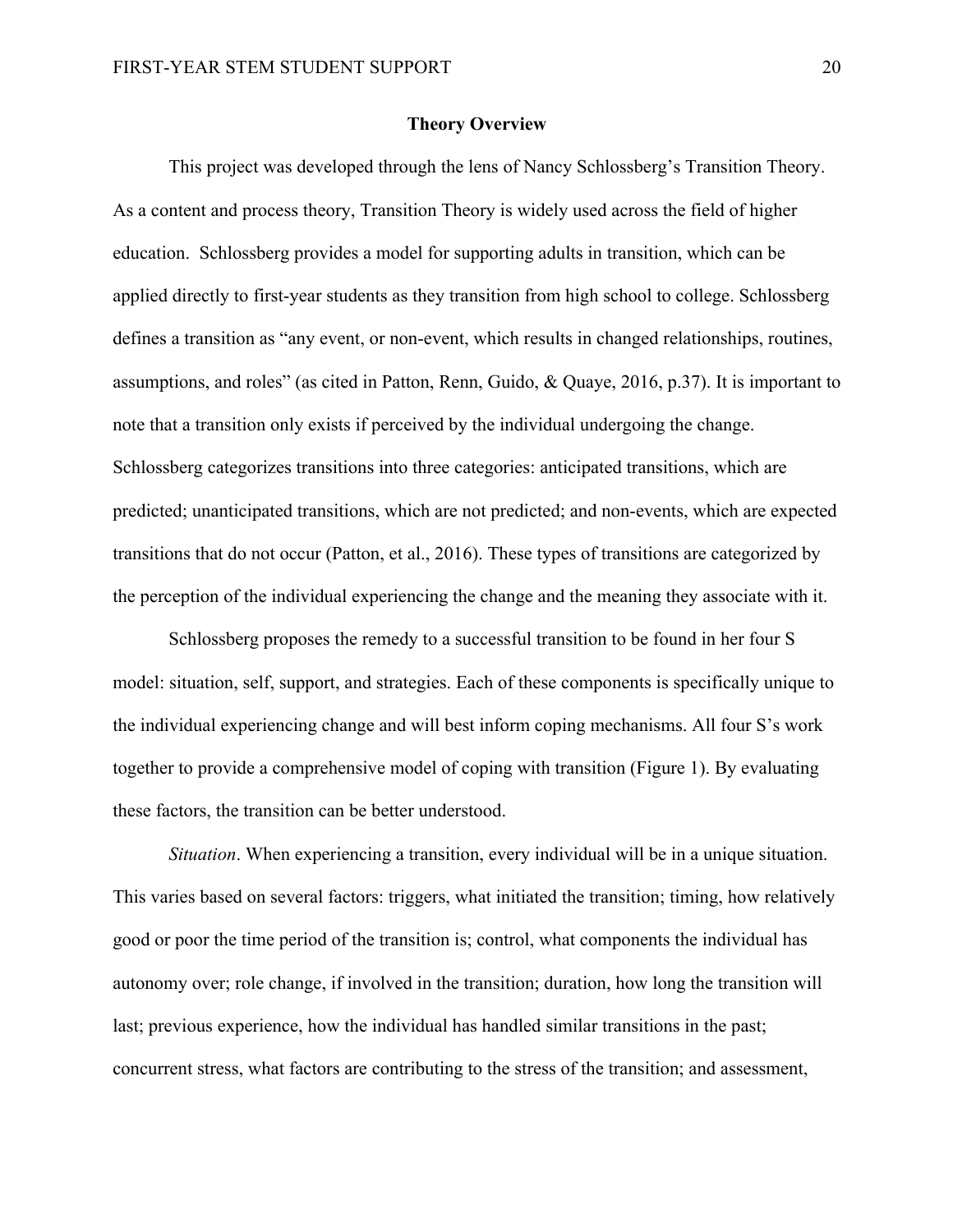what emotions the individual associates with the transition (Anderson, Goodman & Schlossberg, 2012). Each of these components varies in every transition, highlighting the need to pause and evaluate before looking to solutions.

*Self*. Similar to the situation, every individual experiencing a transition is unique in the inherent characteristics they bring. These characteristics fall into two major categories: personal or demographic characteristics, and psychological resources. Personal and demographic characteristics include life stage, gender, race and culture, socioeconomic status, and health. Each of these factors influence the way a person experiences life, especially during transitions. Psychological resources include ego development, optimism, self-efficacy, commitments, values, resilience, and spirituality. These characteristics can be drawn upon to withstand pressures in times of change. While the first two S's, situation and self, are inherent to the individual and are often static, we can look to the next two S's, support and strategies, to determine how to confront and work through transitions.

*Support*. Individuals receive social supports that are classified by the type of relationship, including intimate, family, friends, and communities. Social support through these connections can help individuals experience respect, affirmation, assistance, and feedback through the transition. Examples of social support can include encouragement, financial assistance, or advice from trusted loved ones. Social support is frequently measured through convoys, which are person-centered networks that provide different levels of support. A convoy can also be disrupted through a transition, which can lead to shifts in the three measures of respect, affirmation, and assistance.

*Strategies*. The last of the four S's describes how an individual copes with transition. Through research, three themes have emerged in response to stress. The first response modifies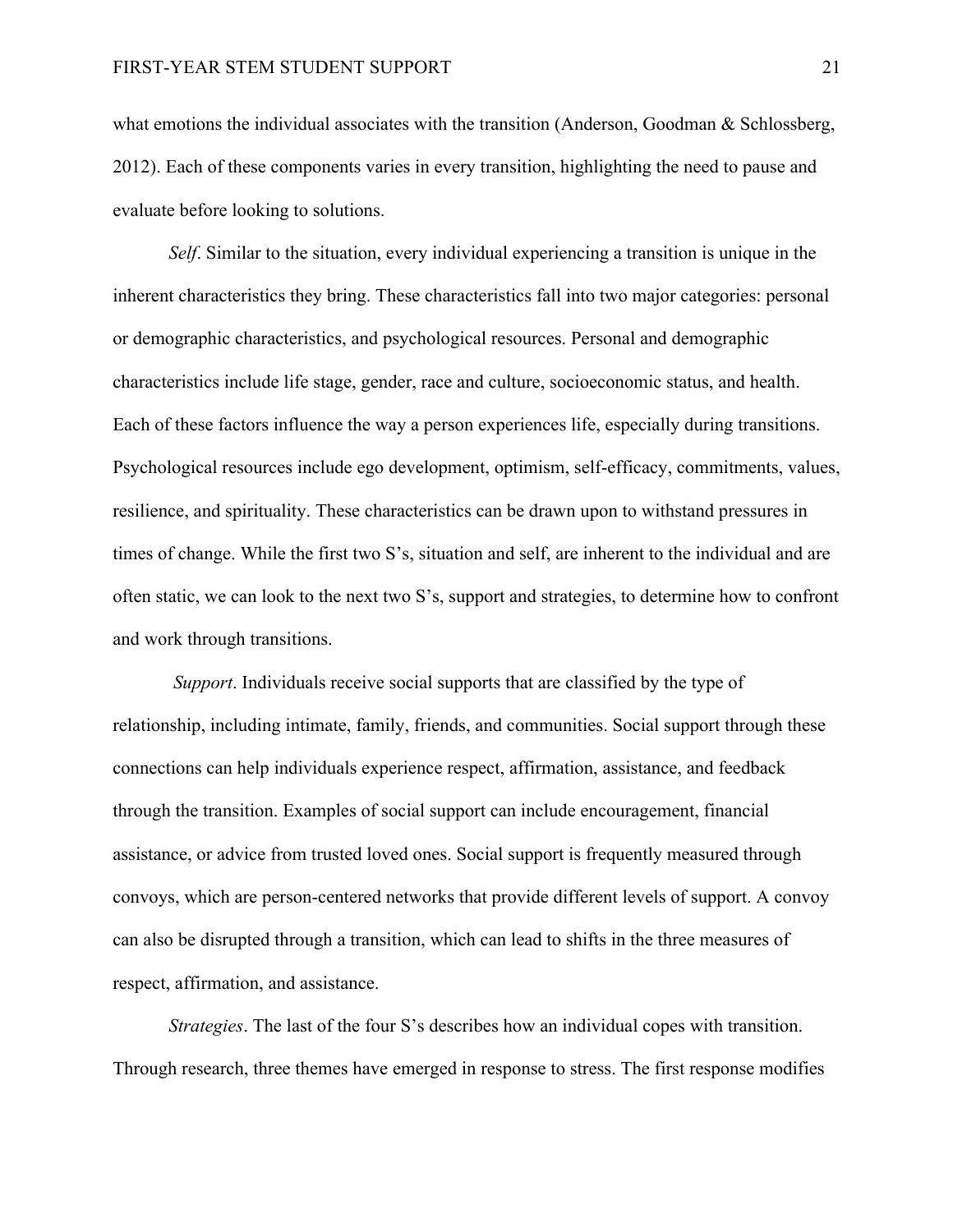# FIRST-YEAR STEM STUDENT SUPPORT 22

the situation. This can include disciplining children in parenting or seeking a compromise in a relationship. The second response is controlling the meaning of the problem, such as positive comparisons. The last response manages stress after the transition has occurred, such as denial or hopefulness (Anderson, Goodman & Schlossberg, 2012). Coping strategies are also interrelated with the self. For example, the ego can become damaged during periods of stress, which impacts one's psychological resources. Due to the individualistic nature of the four S model, there is no single strategy that can be applied in all circumstances, but rather natural approaches that can be taken based on the available supports.



Figure 1. Visual representation of Schlossberg's four S transition model, adapted from Anderson, Goodman, and Schlossberg (2012).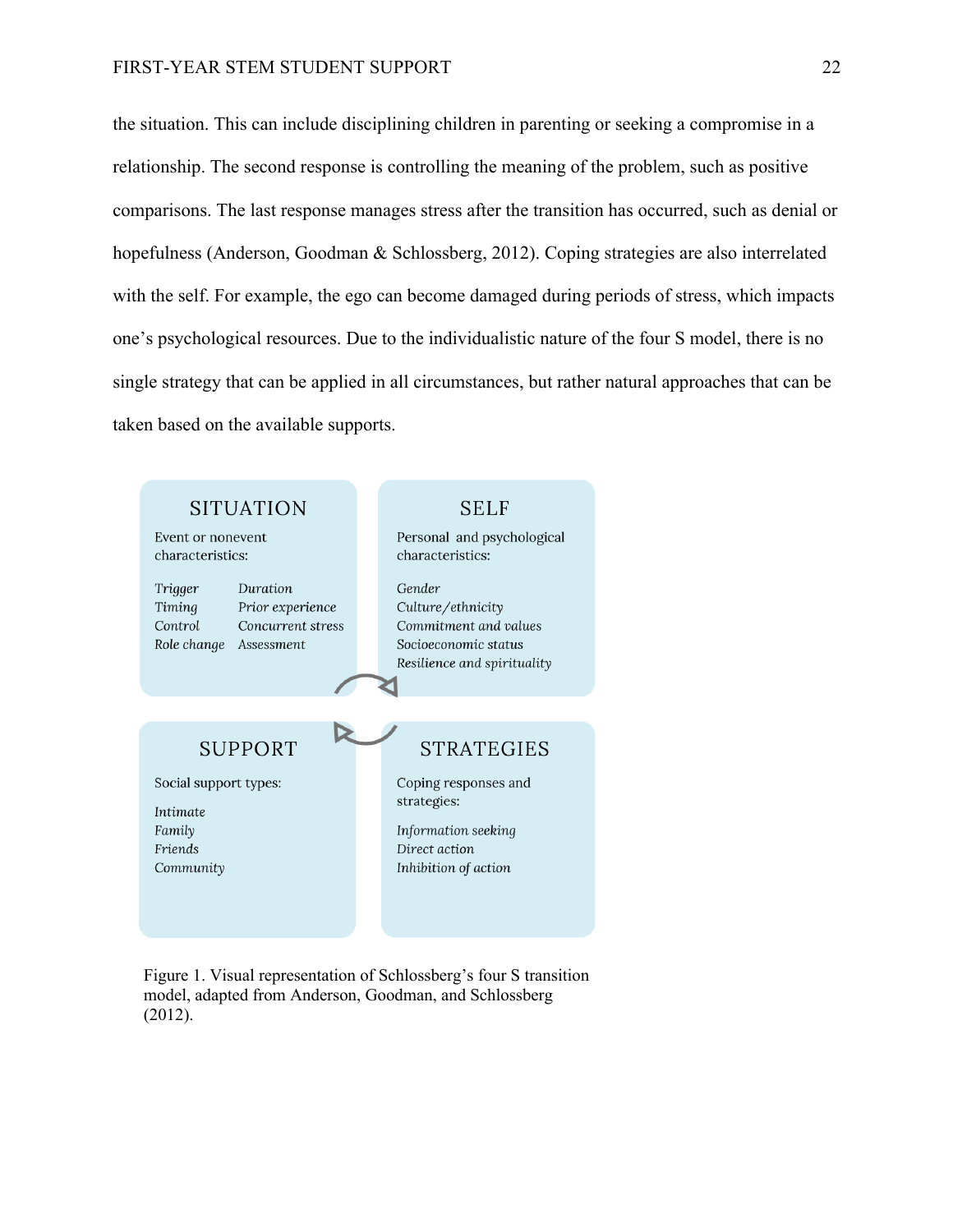Schlossberg's four S model provides context in navigating any transition. When analyzing a change, the situation and self are often fixed. These are unique characteristics to the individual and circumstance of the change itself. However, the way in which one approaches the change through utilizing supports and strategies can determine a different outcome. In the situation of a first-year student adjusting to college life, every student will bring their own intrinsic traits. However, it is the institutional supports and the way they are utilized that can impact how successfully a student transitions into the college environment. Higher education professionals can zone in on the needs of first-year students to provide future generations with beneficial supports and strategies to navigate the change. Successful implementation of the four S model should leave students feeling well-adjusted and a sense of belonging in their new environment.

ACCESS was designed through the lens of the four S model, seeking to provide first-year STEM students with the support and coping strategies necessary to a successful transition into their major. Through a cohort model and a small advising team, ACCESS students will receive support from their peers, faculty, and staff members. This multi-pronged community of support is important in that students can relate to their peers, while seeking guidance from professionals. Providing this community of support will aid students in their college transition. Students will acquire coping strategies for their transition through their custom courses and regular advising appointments. Having professionals that are trained and equipped to provide students with these strategies will enhance their transition into the early academic demands of a STEM major. ACCESS was developed with these two S's at its heart, with the goal of reducing the challenge of transition to facilitate greater success.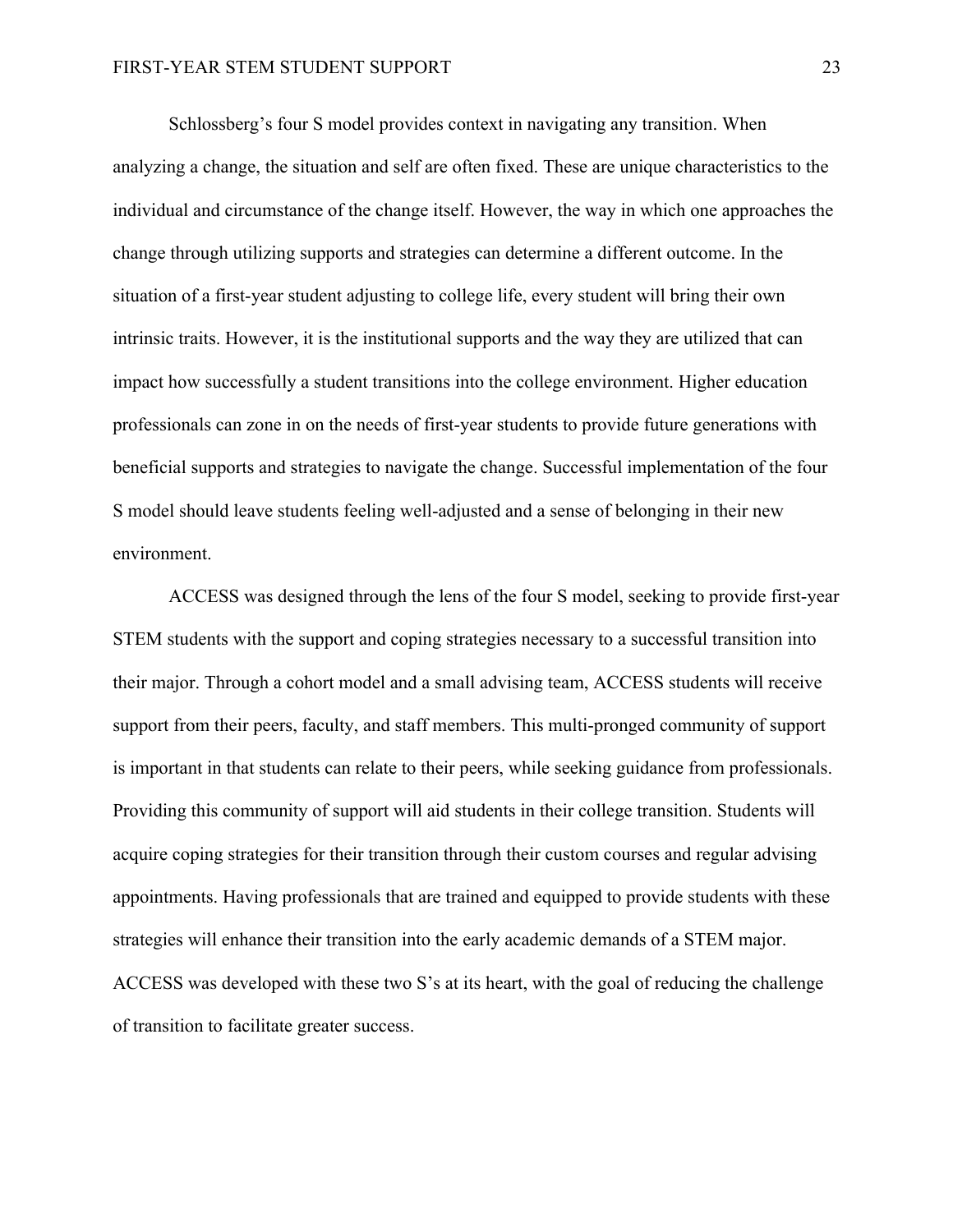# **Project Plan**

# **Overview and Outcomes**

Based on the research of best practices to support STEM students, I developed a program to academically support mathematically underprepared first-year STEM students at STEM State University. The program, titled Accelerating Connections Creating Educational Success in STEM (ACCESS), is based in Schlossberg's Transition Theory and aims to provide students with the supports and strategies necessary to successfully transition into a rigorous academic major. Its purpose is to connect students with the key people and tools they need to successfully transition into their first year of college as a STEM student. The main features of ACCESS include a cohort model, regular academic advising, and peer-led supplemental instruction, all operating out of a centralized office space.

One outcome of the program is that students will persist in their major through involvement in a cohort. The cohort will consist of a collective college algebra course with a linked First Year Experience (FYE) seminar, both of which will be taught by the same faculty member. In the following Spring semester, the cohort will take precalculus. In an interview conducted by Turner and Thompson (2014), almost seventy percent of students shared that firstyear-focused programs were the greatest enabler of a successful transition into college. By developing a cohort, students can create connections with their peers who they can relate to through shared experiences. The goal is that ACCESS students will support one another as scholars as they begin their academic journeys.

The second outcome of the program is that students will feel supported both academically and personally through frequent advising. Academic advisors can act as the support component of Transition Theory. Through their interactions with students, advisors can provide affirmation,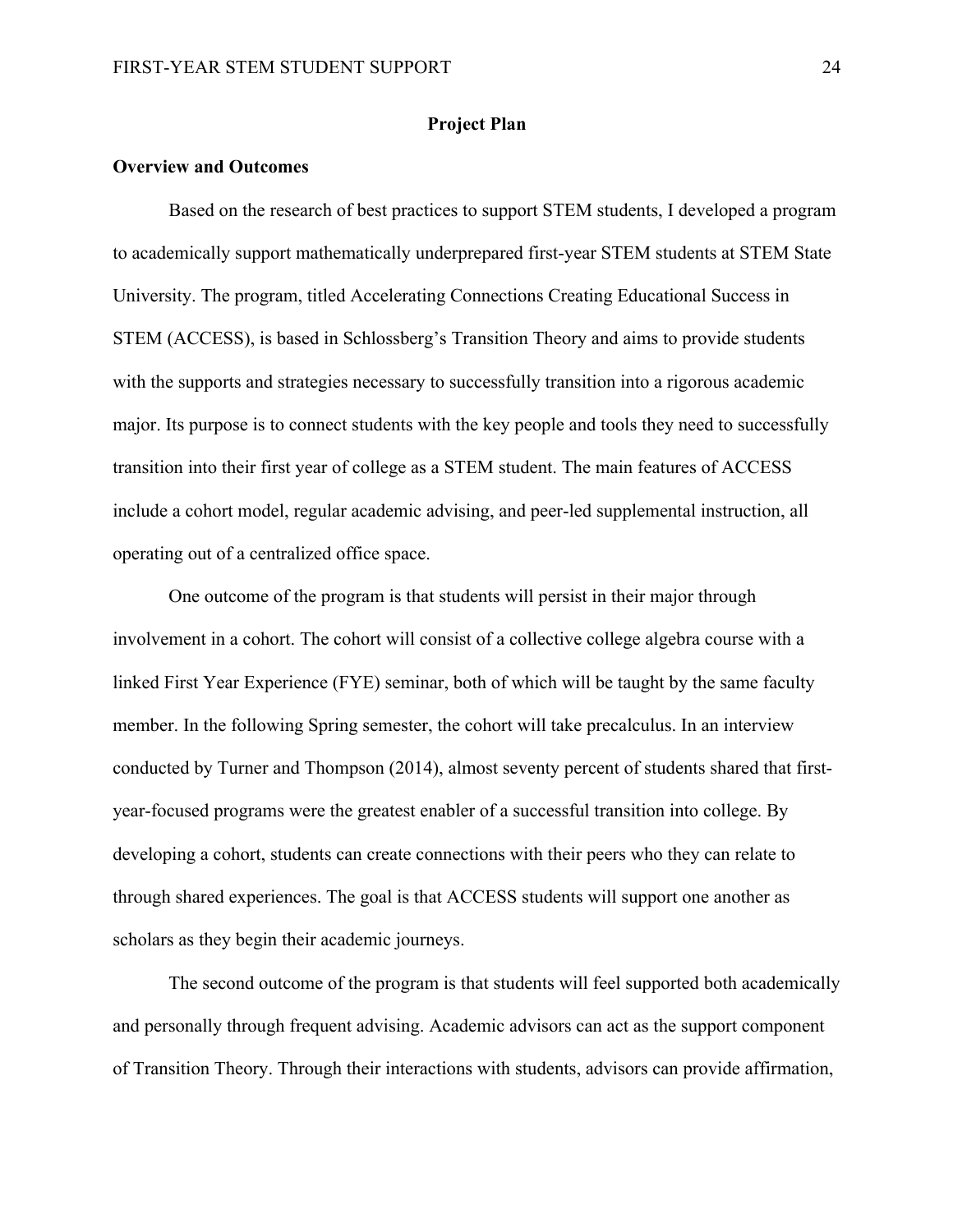assistance, and feedback as they navigate their first semester of college (Anderson, Goodman, & Schlossberg, 2012). By utilizing an appreciative advising approach, students will be affirmed in what they are experiencing, while also receiving advice in how to most effectively move forward in their college transition. Through advising, students will be able to develop personalized academic plans that are custom designed to their goals. Advisors will be equipped with knowledge on additional campus resources, such as tutoring, counseling, and financial aid. By understanding how to make effective referrals to these offices, students can be holistically supported.

The third outcome is that students will feel a sense of belonging through creation of a physical space. By having one central space for all things ACCESS-related, students will begin to feel more comfortable in their new environment. The suite will be open for students to use as a productive space to study and work on homework. By having a physical location to visit, students will experience a feeling of membership in the program and foster their sense of belonging at the university and as a STEM student.

#### **Intentional Activity #1: Constructing a Cohort**

ACCESS students will participate in a cohort math and FYE class. This cohort will be determined through admissions criteria and contacted in early June about participation in the program. More details will be discussed later in the Outreach and Engagement Plan. During the Fall semester, students will take college algebra and FYE. During the Spring semester, students will take precalculus. According to Shaw and Barbutti (2010), linking a first-year seminar to a major course is a way to foster academic and social integration into the campus. By putting the students in the same group with the same instructor, they will become more comfortable in their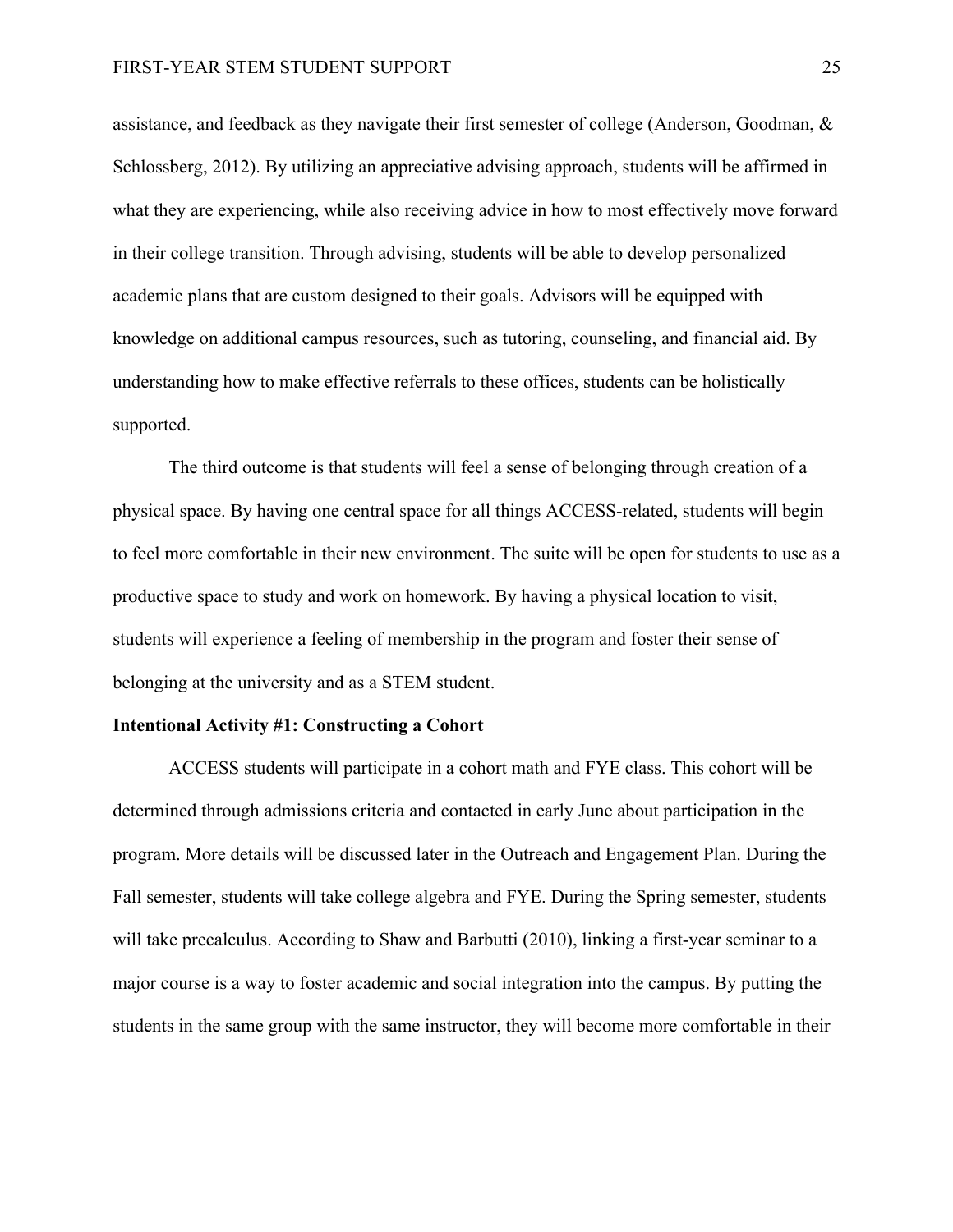new environment. Each of the courses have been intentionally constructed to optimize the learning and persistence of ACCESS students.

FYE will utilize a uniquely designed curriculum that is tailored to the STEM student experience. In addition to transitional content, the course will incorporate study skills, career development, and introduce early research skills (for the course schedule, refer to Appendix A). Students will begin the first two weeks being introduced to the course, the college, and one another. The following four weeks will be spent covering study skills that students can apply based on what they know about their personal learning styles. This section was intentionally placed toward the start of the semester because it allows students the chance to apply the skills early in their courses for optimal success. After study skills, there will be a four-week segment on career development. This segment was included based on the study from Xu (2018) which stated that career advising helped students to more deeply engage with their course content. In these sessions, students will have the opportunity to build resumes and LinkedIn profiles, conduct informational interviews, and learn about the internship process. Often times, students believe the myth that they must wait until their junior year to apply for internships, when many companies are actually eager to hire first-year students. Students will then spend one week learning about the course registration process. This will be followed by three weeks on research skills, such as navigating peer-reviewed journal articles and keeping a lab notebook. Introducing these skills early will allow students to feel more confident and prepared upon entering an internship or research experience. The last week will be a course wrap-up and celebration of completion.

Participation in the FYE course will provide students with the strategies needed to navigate their transition early on (Anderson, Goodman, & Schlossberg, 2012). These topics will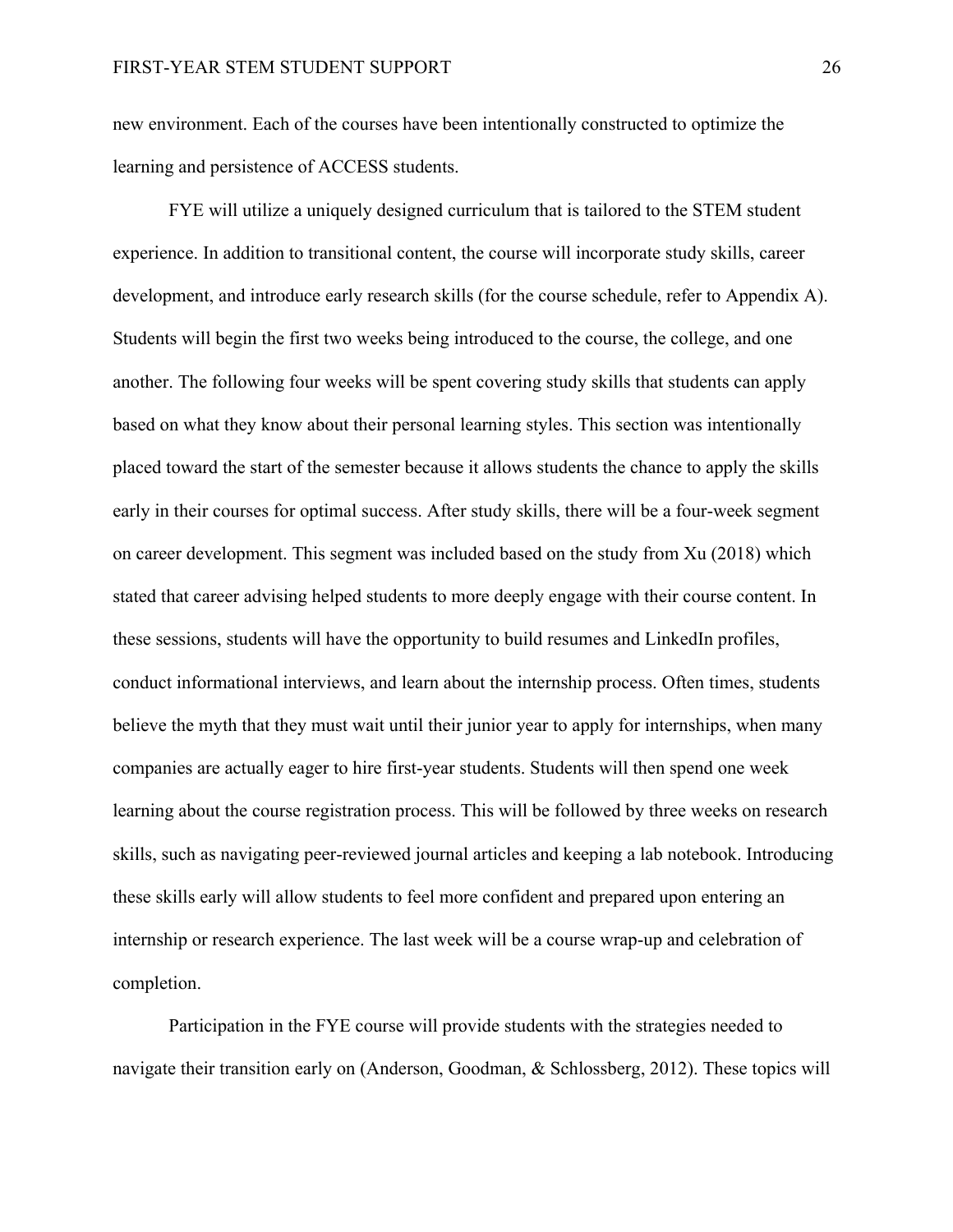#### FIRST-YEAR STEM STUDENT SUPPORT 27

not only promote a successful transition into college, but also into an academically rigorous major. By customizing the curriculum to the unique experience of STEM students, students will gain the necessary skills to persist in their major, despite their label as being mathematically underprepared. The final project of the FYE course will require the students to create a physical tool that they can carry with them into the Spring semester. This can be a handbook of resources or collection of materials they gathered from their first semester. The purpose of this tool is for students to have easy access to the course information so they can reference it later.

The college algebra and precalculus courses will be taught by the same instructor as FYE in order to ensure consistent student support across the cohort. The courses will follow a traditional curriculum, but taught in an intrusive manner that encourages grit. Molina and Abelman (2000) stated that an intrusive approach focuses more on the manner of delivery than the content itself. While originally applied in an advising context, an intrusive approach can also be practical in the classroom. Their results indicated that underprepared students could benefit the most from intrusive practices, and therefore they will be applied in the ACCESS math courses. This manner of instruction will be the distinct difference between a typical course and the ACCESS section, allowing students the space to explore and grapple with the content rather than simply memorizing steps. The students will be partially assessed on their grit and willingness to approach a problem in new ways until they find the correct answer. The courses will involve more group work and project-based learning than high-stakes exams.

Both of the ACCESS math courses will be supported by peer-led supplemental instruction (SI). SI is a model in which peer leaders facilitate problem solving amongst current students through optional study sessions outside of class time. It is meant to target historically difficult courses, rather than at-risk individuals, making it an ideal source of academic support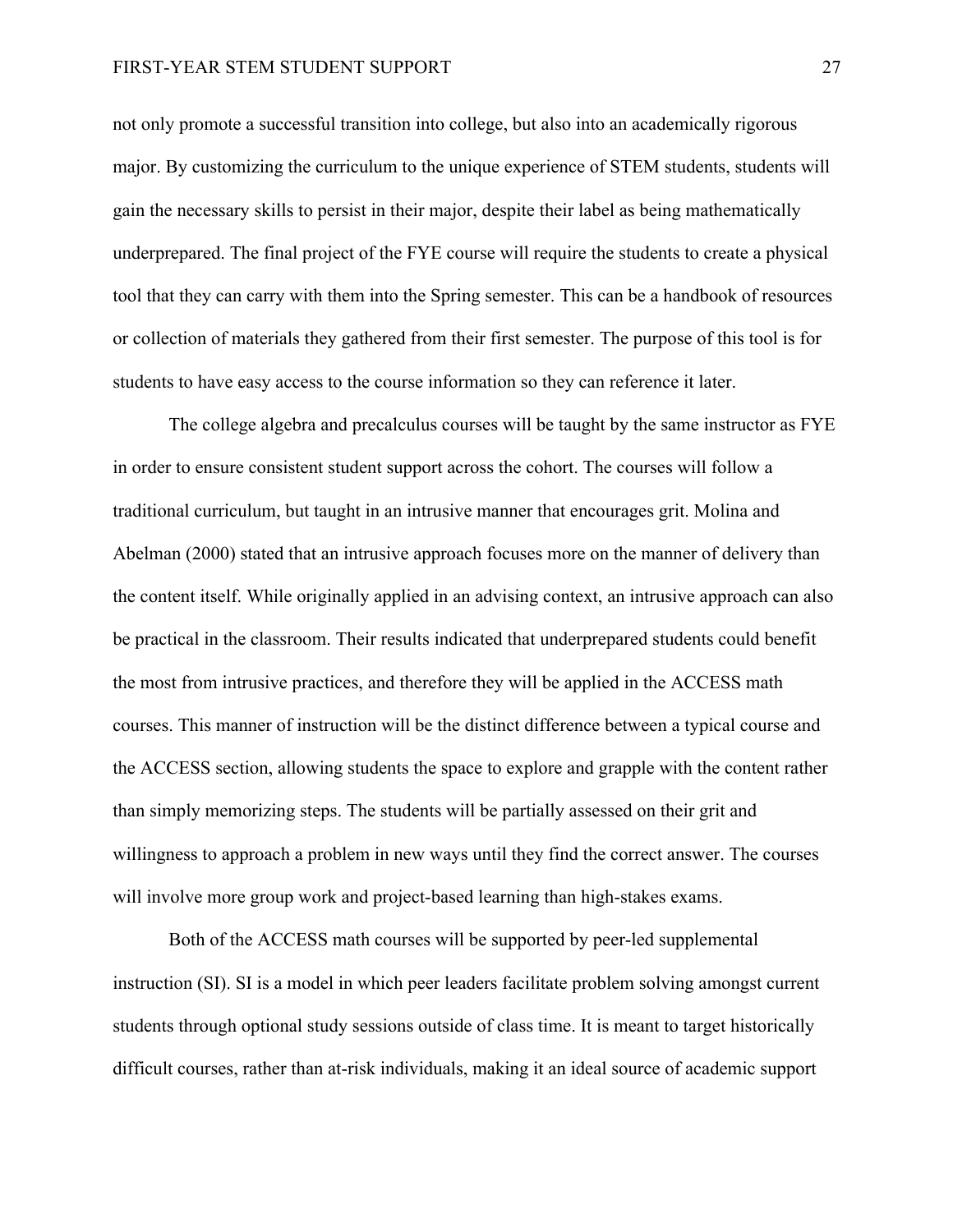# FIRST-YEAR STEM STUDENT SUPPORT 28

for the ACCESS cohort. According to Peterfreund, Rath, Xenos, and Bayliss (2008), students who utilized SI performed at a higher level than their non-attending peers. STEM State University has a robust SI program amongst STEM disciplines, and thus the ACCESS leaders will be trained through that program. However, the specific ACCESS math SI leaders will ideally be upperclassmen students who were a part of ACCESS in their first-year. Selection of the SI leader will be to the discretion of the math faculty member and SI coordinator.

Participation in the ACCESS algebra and precalculus courses will allow students to see their capacity for deeper learning and ability to succeed in a STEM discipline. These courses were intentionally selected for the cohort because regardless of major, every STEM student is required to take math. Students in these disciplines are expected to enter at the calculus or precalculus level, which is not always the case. Students who enter at the algebra level are often dismissed and encouraged to seek out other majors. With the right support, these students are fully capable of succeeding in a STEM discipline, which is exactly what the ACCESS courses were designed for. By providing students with academic tools in FYE and encouraging an intrusive and grit-focused approach in math, students will be well prepared for the calculus sequence to follow. The growth mindset and grit emphasis will encourage persistence not only in the course, but also in the major.

#### **Intentional Activity #2: Constructing an Advising Team**

The ACCESS team will be made up of four key people: the director, assistant director, an academic advisor, and a faculty member. Organizationally, the director will oversee both the assistant director and faculty member. The academic advisor will be most directly overseen by the assistant director. This cross-campus collaboration between faculty and staff is exactly what will make ACCESS students feel supported both academically and personally.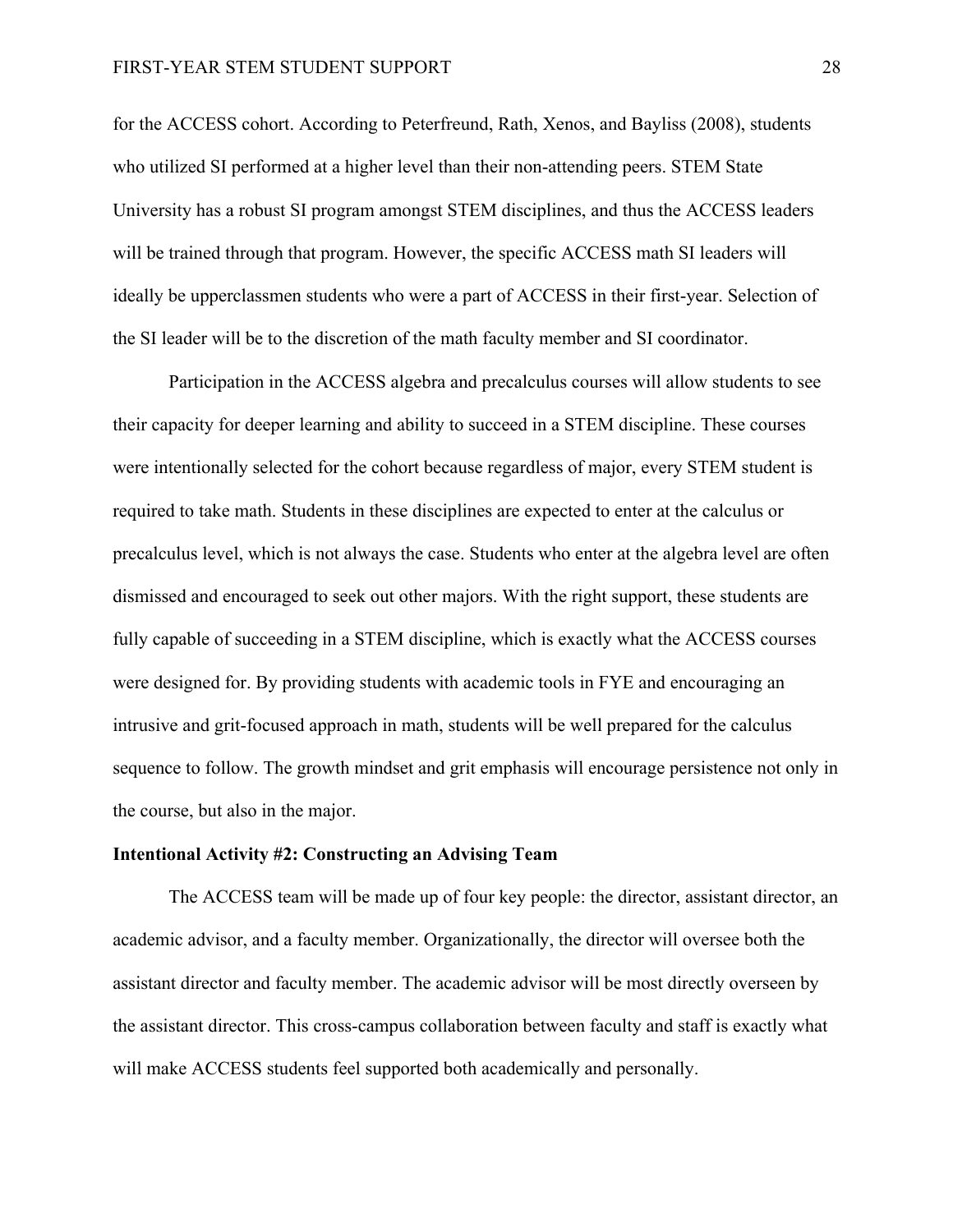Selection of the faculty member will be through an application process. There will not be a new hire for the role, but the faculty member will be from the existing math department. The ACCESS director will send an email to all math department faculty explaining what the program is, the position description, and a link to a brief form. Interested faculty can apply through this form by answering a series of questions around why they would like to participate in ACCESS. The ACCESS director and assistant director will then go through the applications to decide which faculty member most clearly aligns with the program's values of being student-centered, asset-based, and holistic. The selected faculty member will be responsible for teaching the ACCESS sections of college algebra, precalculus, and FYE, which will be counted in their course load.

New team members will be on-boarded by the director, who will train them on the mission and values of the program. Hiring will occur during the Spring semester, so that the team members can be sufficiently trained prior to the cohort's June orientation. Ongoing training will be provided for all ACCESS team members. The director will be responsible for training the assistant director, advisor, and faculty member on NACADA advising approaches, specifically developmental, appreciative, and proactive advising. These approaches will be incorporated throughout all interactions with students. The team will also have access to regular professional development opportunities to stay informed about current issues in STEM and advising STEM students. Producing a high-quality academic environment can be done through training faculty members, which encourages student persistence (Xu, 2018). Since both faculty and staff will receive the same training, all team members will be able to meet students where they are and provide support, both academically and personally. Although the faculty member will not formally advise, they will engage in informal advising through their day to day interactions with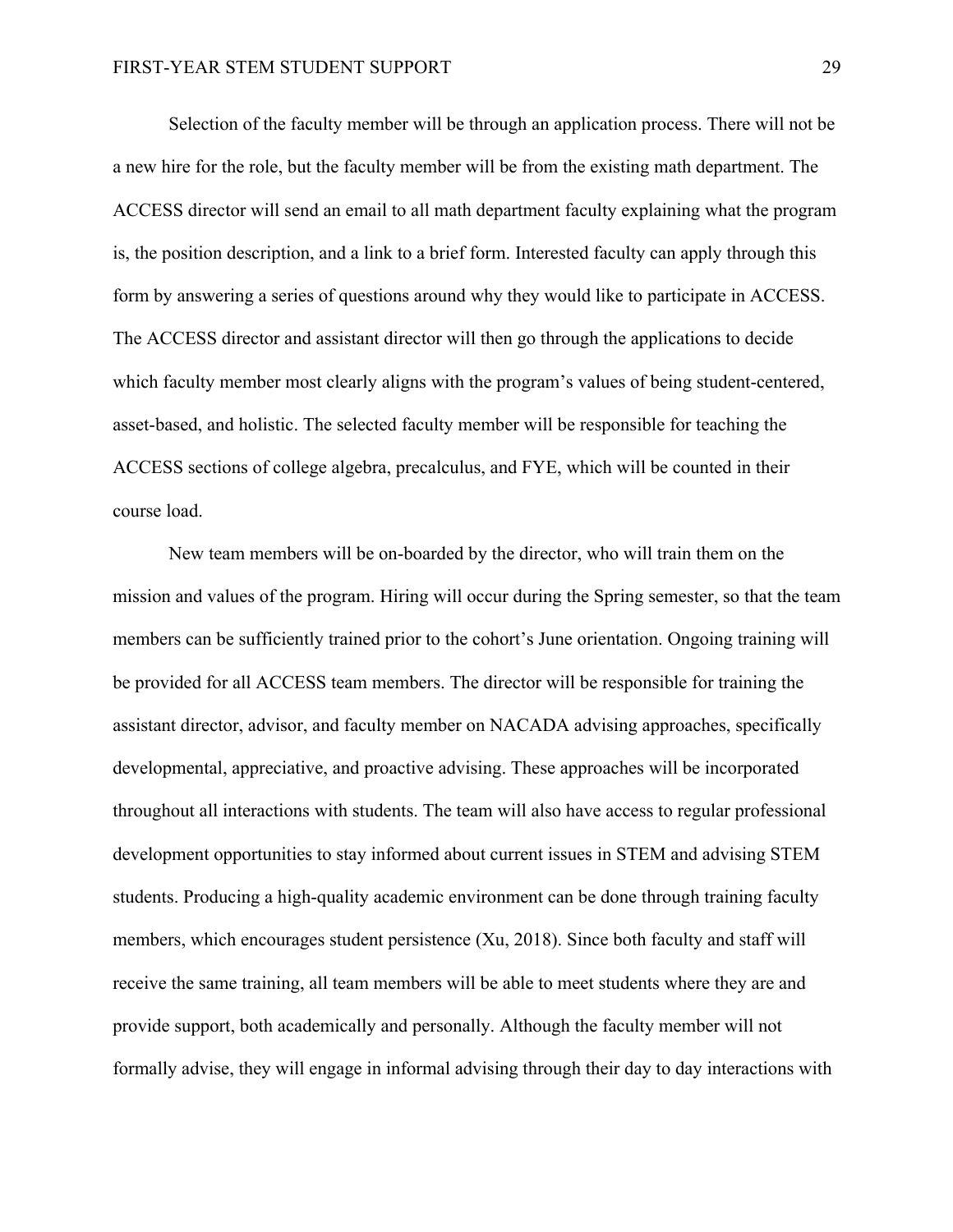students. Unlike the advisors, the faculty member will see the students almost every day, which is why it is essential for them to be trained the same way.

The ACCESS academic advisor will be a new hire, selected through an open application process. The advisor must be someone who shares the values of the program and preferably someone experienced in advising STEM students. Due to the rigid nature of STEM curricula, the advisor must be able to design personalized academic plans for the students, based on their individual goals. According to Turner and Thompson (2014), access to adequate advising is of the utmost importance for first-year students' academic progress. While all three staff members will participate in advising students, the academic advisor will be assigned to the majority of the cohort.

Students in the ACCESS cohort will each be assigned an academic advisor, who will be one of the three staff members. Advising will occur on a regular basis and be tailored to the academic calendar. Key points of advising will be during the first two weeks of the semester for introductions, after the first month to check in, the end of October for midterm grades, mid-November for course registration, and at the end of the semester. A similar trend will follow in the Spring semester. During advising meetings, discussion topics will include personal, academic, and career goals, college adjustment, developing personalized academic plans, and strategizing for success. These holistic conversations will allow students to feel supported both personally and academically. This is an essential component of the program, and a solid source of support for students navigating their first year in a STEM major (Anderson, Goodman, & Schlossberg, 2012).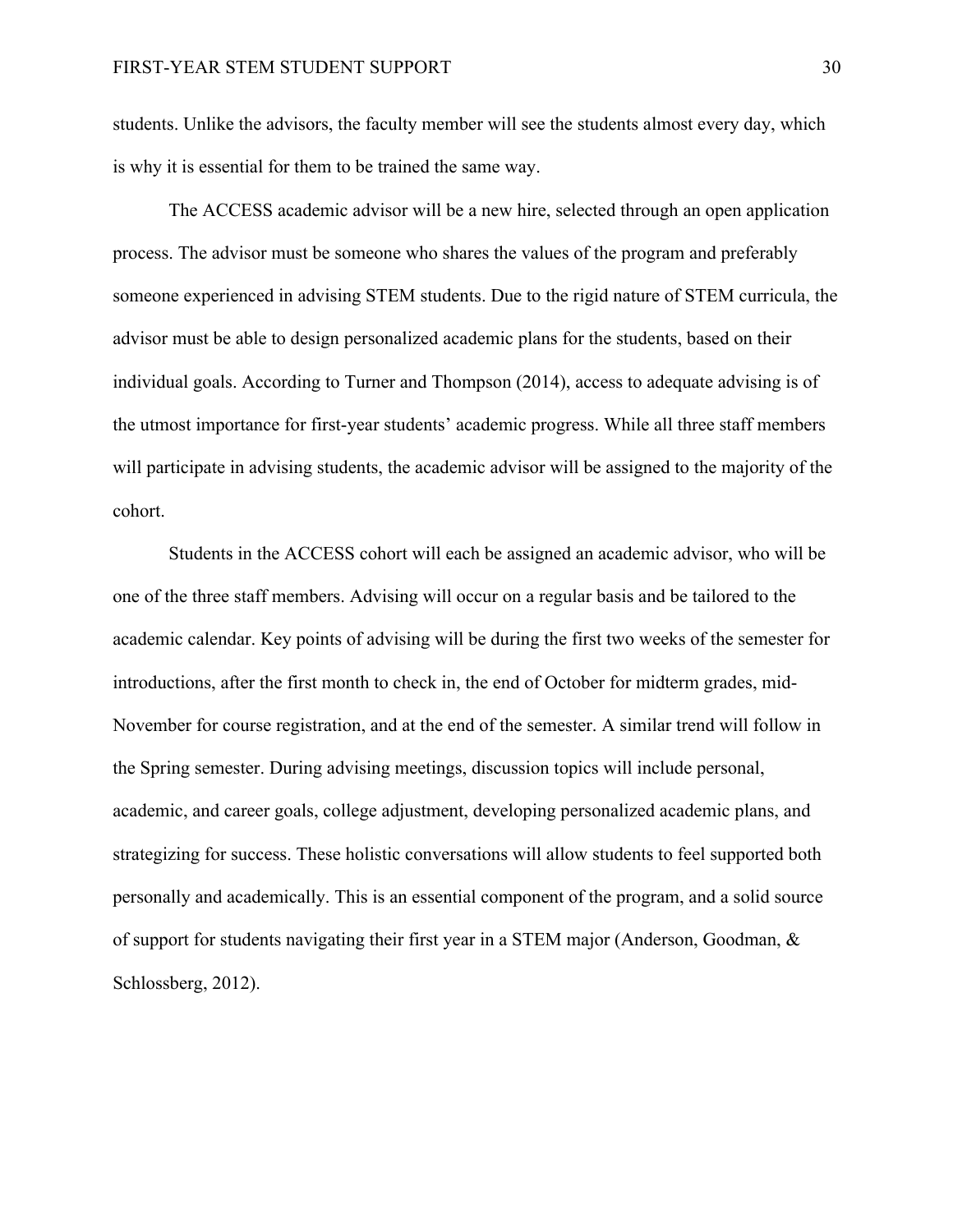### **Intentional Activity #3: Creating the ACCESS Suite**

In order to foster a sense of belonging within the ACCESS community, a physical space will be created. The ACCESS suite will be located in Hemenway Hall. By placing the suite within the science building, students can easily visit the space before or after class, making it accessible for commuter students as well as residents. Hemenway is also in close proximity to the Center for Academic Success and Achievement, where students can go for tutoring and accessibility services.

The center will consist of a large, open study area with tables and white boards along the walls. This space will be utilized for supplemental instruction sessions throughout the week, but can also be a great study space for students to gather. The suite will be open for all students, not just ACCESS students, to work on group assignments, form study groups, or simply have a productive space to do homework. In addition to the open study spaces, there will be several public computers and printers available for student use. Having these resources in the same building as many of their classes will be convenient for students and draw them into the space. Along the perimeter of the suite will be the offices of the director, assistant director, and academic advisor. The math faculty member will not have an office in the suite, but be located within the math department (for the floor plan, refer to Appendix B). The math department's offices are also located in Hemenway Hall, so the faculty member will be easily accessible. The instructor can, however, use the space to hold review sessions outside of class time. There will be a small conference room in the space for the entire ACCESS team to gather for monthly meetings. The suite will be open during the hours of the building, with the staff offices closing at the end of every work day.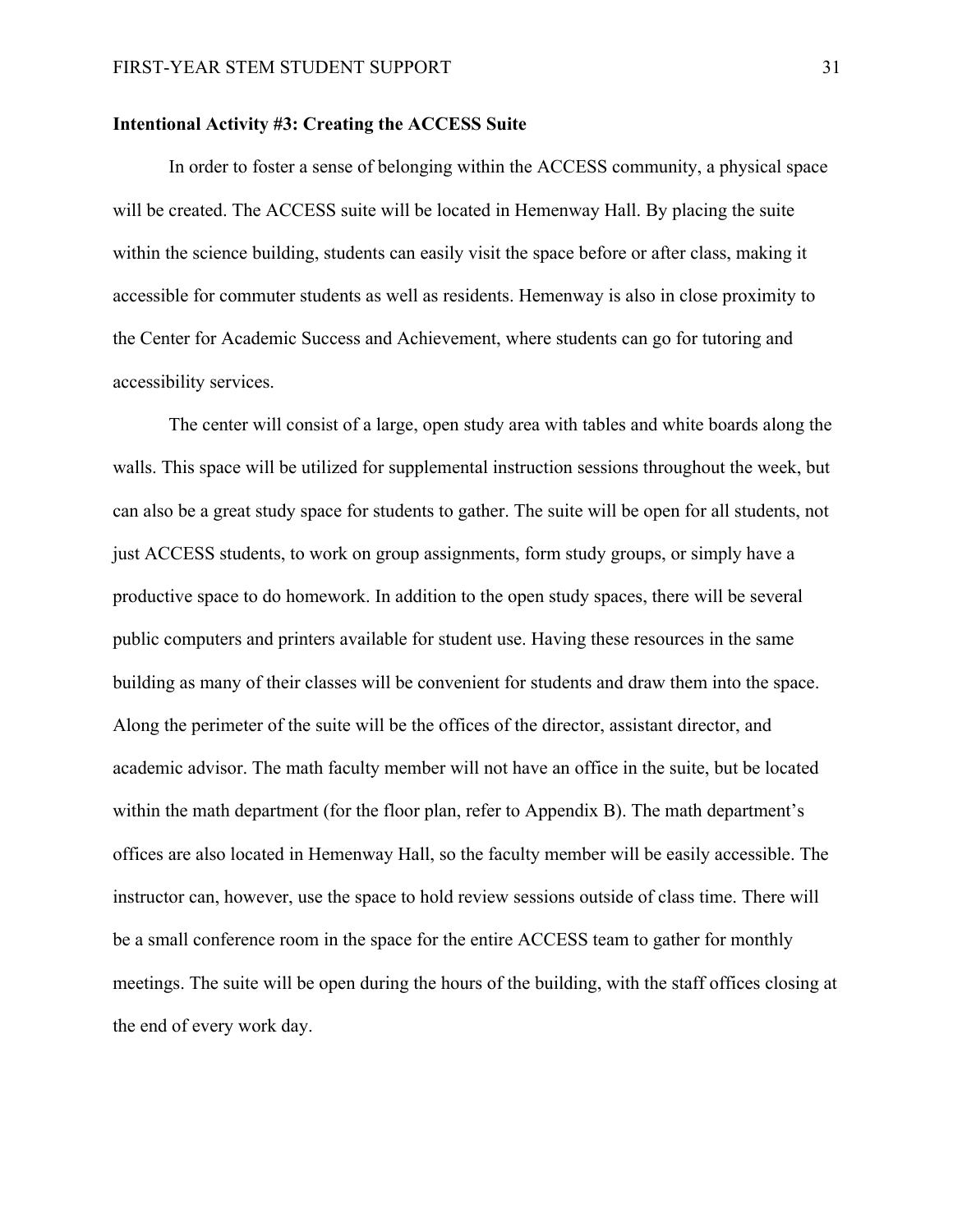The ACCESS suite will also be used to host a series of programs throughout the academic year. The FYE end of semester celebration is an example of one of those events. Programs will be social in nature and be held two to three times per semester as a way to build community within the cohort. This sense of camaraderie has been found to improve student persistence and satisfaction (Dagley, et al., 2016). Programming will be especially beneficial for commuter students, who may not see their peers outside of class time.

#### **Benchmarking**

The ACCESS program was designed with inspiration from the STEP program at Western Michigan State University (WMSU). As a mid-sized public institution, WMSU has a breadth of resources available to their STEP students. The program is grant-funded by the National Science Foundation as a STEM Talent Expansion Program (STEP), which began as a way to support mathematically underprepared STEM students. It is located within the College of Engineering and Applied Science (CEAS). Key features of the program include a cohort model, a specific FYE course, free peer tutoring, and personalized academic advising (WMSU, 2020a).

STEP features cohorts of 10-25 students who take anywhere from five to nine courses together throughout their first year at WMSU. Each cohort is led by a faculty of staff mentor who advises and develops programs for their students (WMSU, 2020b). Within the STEP program resides the CEAS Preparatory program, which provides additional support to students in the college who enter at the algebra level, as determined by SAT or ACT math scores. Students in CEAS Prep must pass Algebra II with a B prior to continuing to precalculus and declaring a major within the college (WMSU, 2020c). I chose to incorporate a similar progression for ACCESS students, where they will take college algebra as a cohort and proceed into precalculus the following semester. I chose not to include the grade requirement, but rather allow the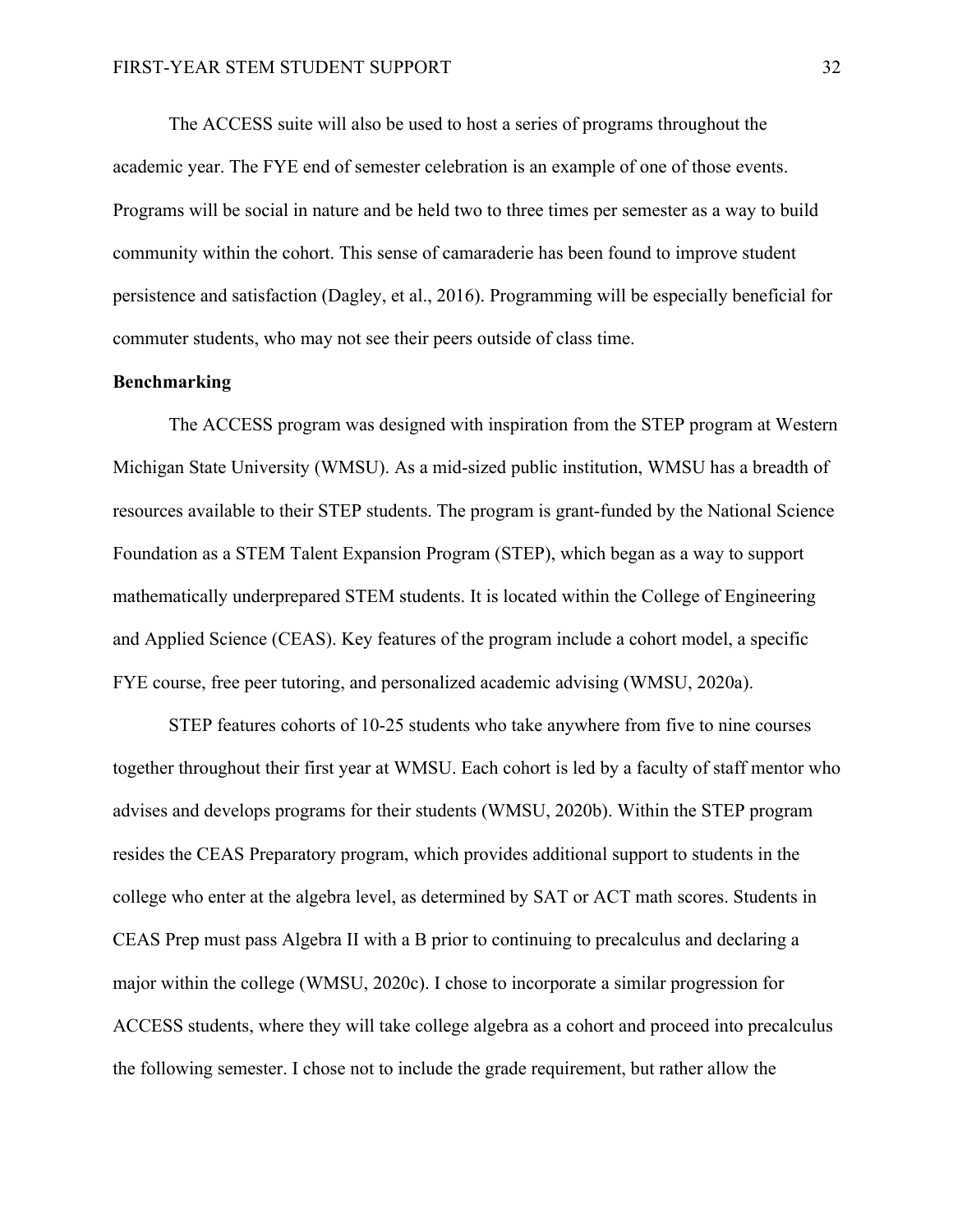students to follow the departmental scaffolding requirements. At STEM State, students would need a C- in the course in order to progress. This will prevent students unnecessarily retaking courses and spending additional time and money.

A tailored FYE course was developed for engineering students in the CAES Prep program. It was designed with the intent to provide students with the skills they need for success in an engineering program. These include study skills, time management, and career development (WMSU, 2020c). The final project of the FYE course is a workbook through which students navigate their first semester. The workbook consists of a series of reflective questions around education in STEM and effective academic habits (L. Yaeger, personal communication, March 18, 2020). Career development is also an essential component of the course, and the CEAS career advisor visits during one class meeting. There is also a course requirement to attend the college's career fair (L. Yaeger, personal communication, March 18, 2020). These course topics and final project were key features that I adopted into the ACCESS FYE section. By providing students with the skills they need to persist in a STEM major early on, they are better able to implement them and achieve success.

Peer tutoring is a major component of not only CEAS Prep, but the entire STEP program. The homepage of the STEP website boasts a vast variety of options, with over twenty tutors covering over thirty subjects (WMSU, 2020a). This tutoring occurs in three different locations, two of which are residence halls. The tutors are upperclassmen students majoring in math, science, and engineering. The students undergo an extensive training process to ensure they are well equipped to provide academic support to the STEP students (L. Yaeger, personal communication, March 18, 2020). I adapted this type of peer tutoring program into supplemental instruction, as a way to continue providing peer-led academic support to ACCESS students. I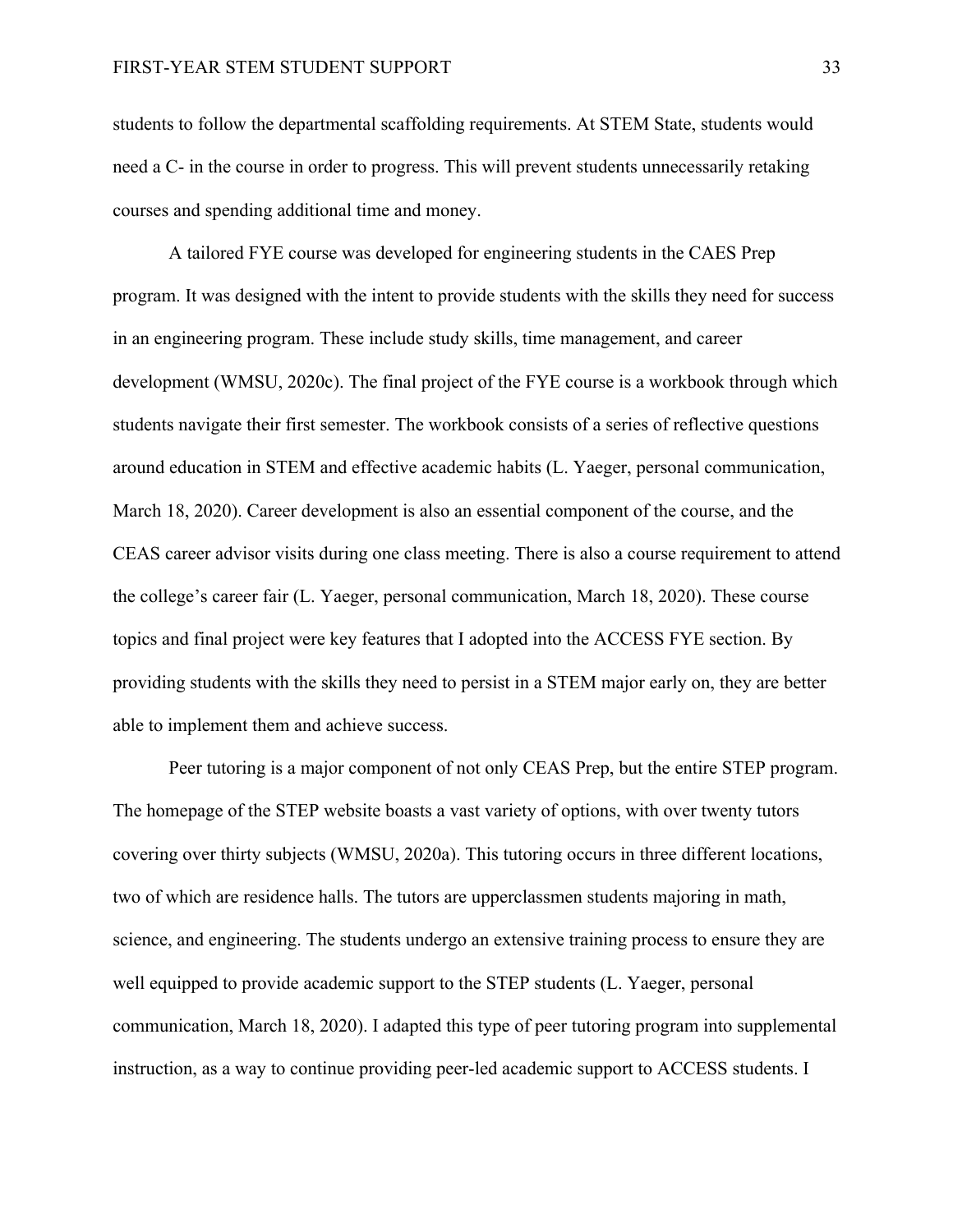chose SI over tutoring because of the facilitator role that the leader takes on. ACCESS students will not simply be re-taught by a tutor, but guided through a problem to collectively find a solution.

In a conversation with the STEP academic advisor, she shared that 89 percent of STEP students have a staff advisor, and only smaller programs utilize faculty advising (L. Yaeger, personal communication, March 18, 2020). The STEP team values providing personalized academic plans for their students, and that is something I wanted to carry into ACCESS. For STEP students on academic probation, there is a specific retention advisor who meets with students for individualized academic success coaching (L. Yaeger, personal communication, March 18, 2020).

With the STEP program contributing to a 39 percent increase in graduation rates, it is clear that these tactics are effective in retaining mathematically underprepared STEM students (WMSU, 2020a). A cohort model, custom FYE course, peer tutoring, and personalized advising all work cohesively to provide STEM students with the tools they need to persist in such rigorous disciplines. Each component of the STEP program has provided inspiration from which I've drawn upon in the development of ACCESS.

#### **Outreach and Engagement Plan**

Enrolled students who have a high school math GPA of under 2.3 and indicated interest in a STEM major on their application will be qualified for entrance into the ACCESS program. Over the summer, admissions will share the list of ACCESS-qualifying students to the director, who will responsible for outreach. The director will email the students using asset-based language to welcome them to ACCESS (for an example email, refer to Appendix C). This type of language will allow students to feel supported rather than place a stigma on participation.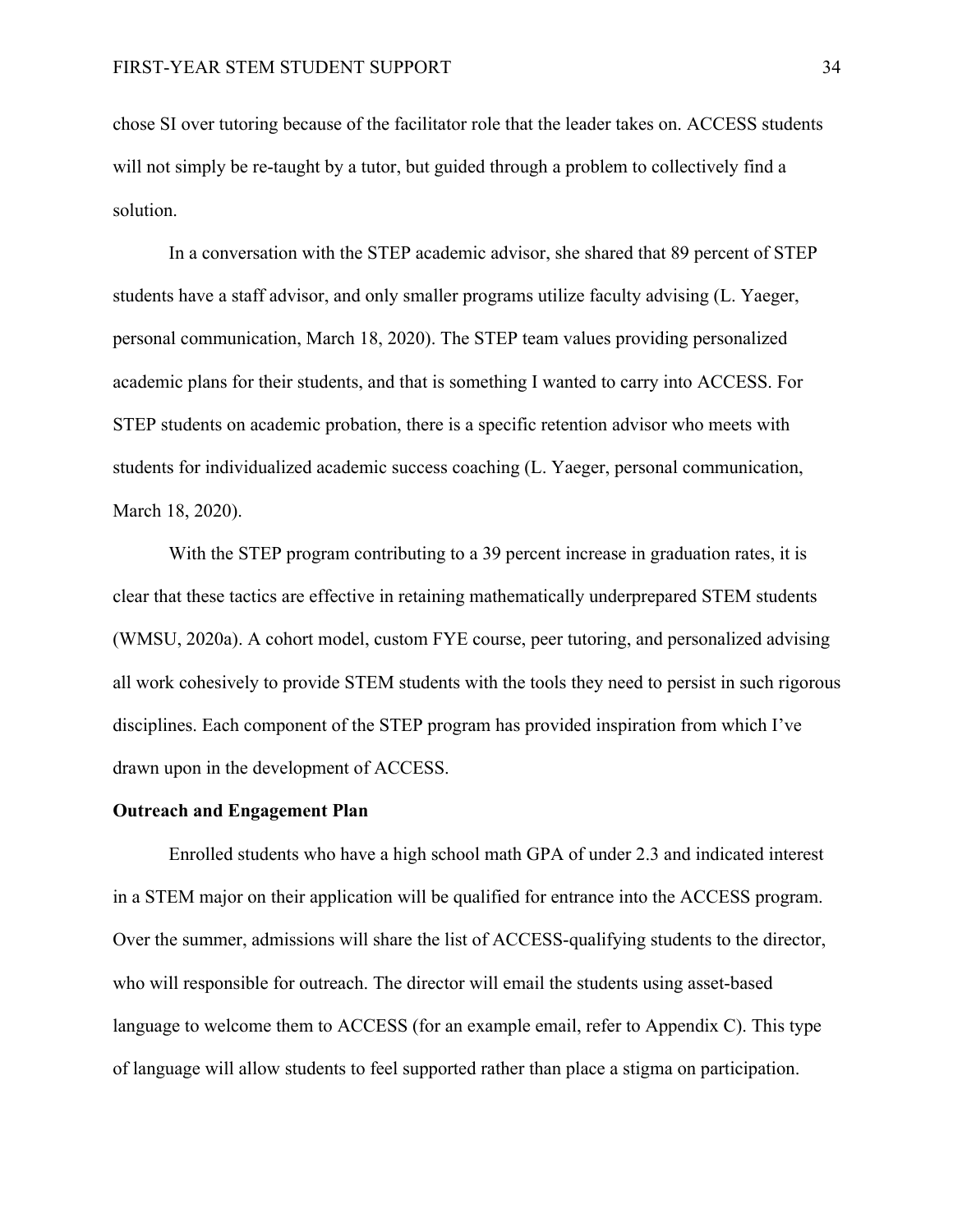ACCESS will be an opt-out program, so all qualifying students will be automatically placed in the program unless they choose otherwise.

During summer orientation, there will be a 45-minute breakout session for ACCESS students. The director, assistant director, and faculty member will lead an information session about the program and serve as a meet-and-greet event for the cohort to begin getting to know one another. During the course registration portion of the day, the ACCESS advisors will be available to assist students in course selection and placing them all in the cohort sections.

Throughout the academic year, ACCESS will utilize social media to highlight what happens in the program. The assistant director will run active accounts on Facebook and Instagram. These will be used to celebrate the accomplishments of students in the program through spotlight posts. They will also serve as a method of communication to update students on supplemental instruction and advising. The suite will be used to host small programs for the ACCESS students, which can be documented on the social media pages as well. The ACCESS account will actively interact with other offices on campus. They will share content that is applicable to ACCESS students and promote on-campus resources. Current students and their families can follow the accounts for updates, and prospective students can witness real students in the program. To ensure ongoing marketing of the program, the ACCESS team will be present at additional events throughout the academic year, such as accepted student days and open houses.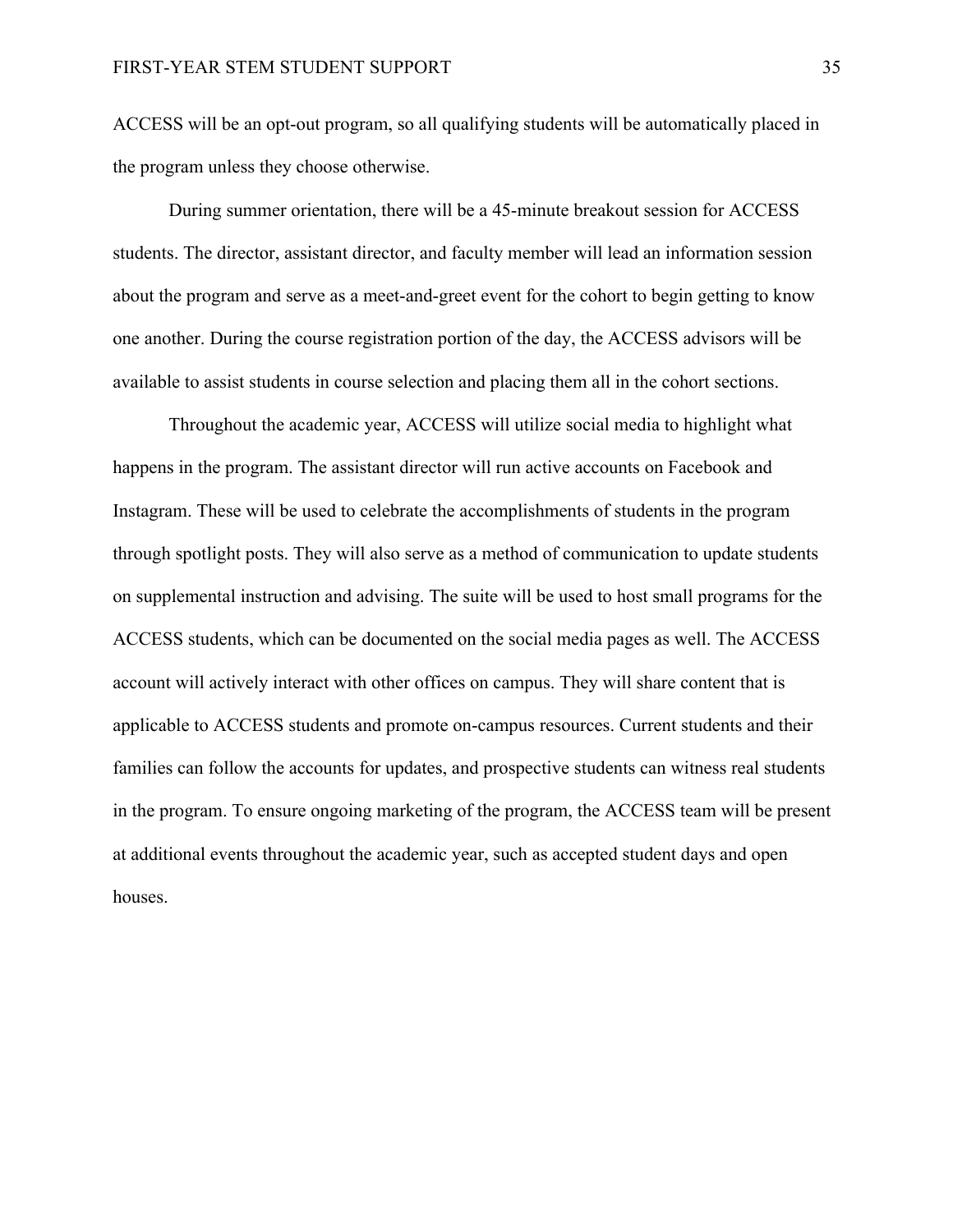#### **Conclusion**

The research informing the ACCESS program at STEM State University sought to better understand the experiences of STEM students and the practices that higher education institutions can implement to best support them. STEM students who enter college and are not mathematically at the calculus level, more often than not, end up in a completely different major by the time they graduate. These students are often dismissed as incapable of succeeding in a STEM major, without being given any support to do so. This leads to feelings of incompetency and discouragement as they are left to find another program of study that they are less passionate about. ACCESS was created to end this cycle at the source, by immediately providing first-year STEM students with an abundance of support and strategies to succeed in their major.

The literature suggested that STEM students, when provided with the proper support, are capable of flourishing despite their initial level of mathematic preparation. Practices such as peer tutoring, cohort models, effective advising, and linked courses have suggested to be effective in both retaining STEM students and improving their math performance. Informed by this literature, ACCESS was created with student success at its center, and focuses on transforming the first-year experience for participating students. As an opt-out program for all qualifying firstyear STEM students, the goal is to provide them with the support and coping strategies necessary to adjust to not only college life, but the demands of STEM disciplines. Created through the lens of Schlossberg's Transition Theory, ACCESS provides support to students through three intentional activities: a cohort model with custom linked courses; a cohesive advising team; and a physical space to gather. Through engaging with these activities, students will persist in their major, feel supported holistically, and feel a sense of belonging, both in their major and at STEM State University.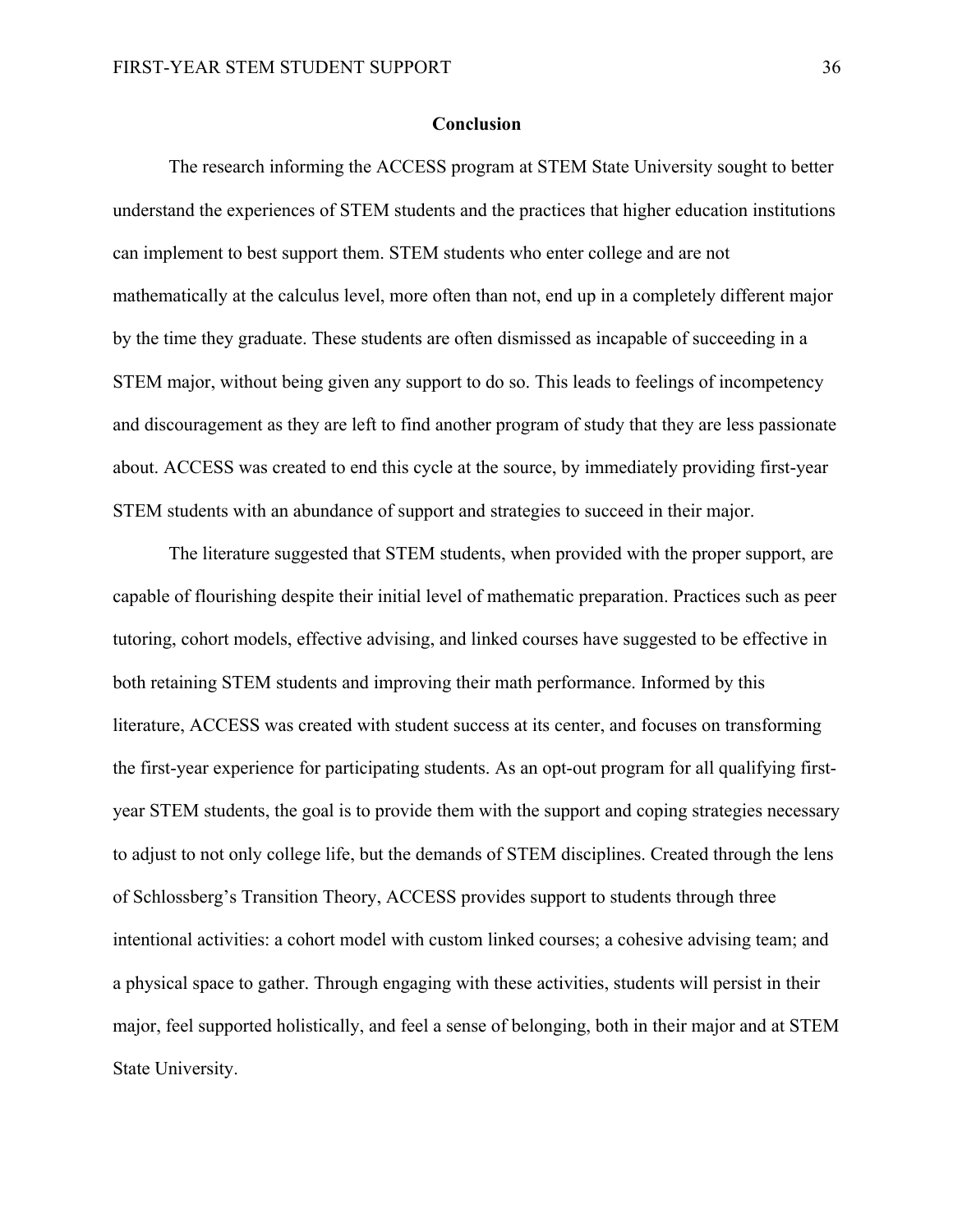The retention of STEM students can be drastically impacted by the implementation of programs like ACCESS. If the national STEM retention rate increased by just 10 percent, the U.S. would be well on our way to having a sufficient volume of STEM graduates. Not only will ACCESS contribute to this number, but it will produce high-quality professionals that are well equipped to bring innovation and creativity to the global scientific community.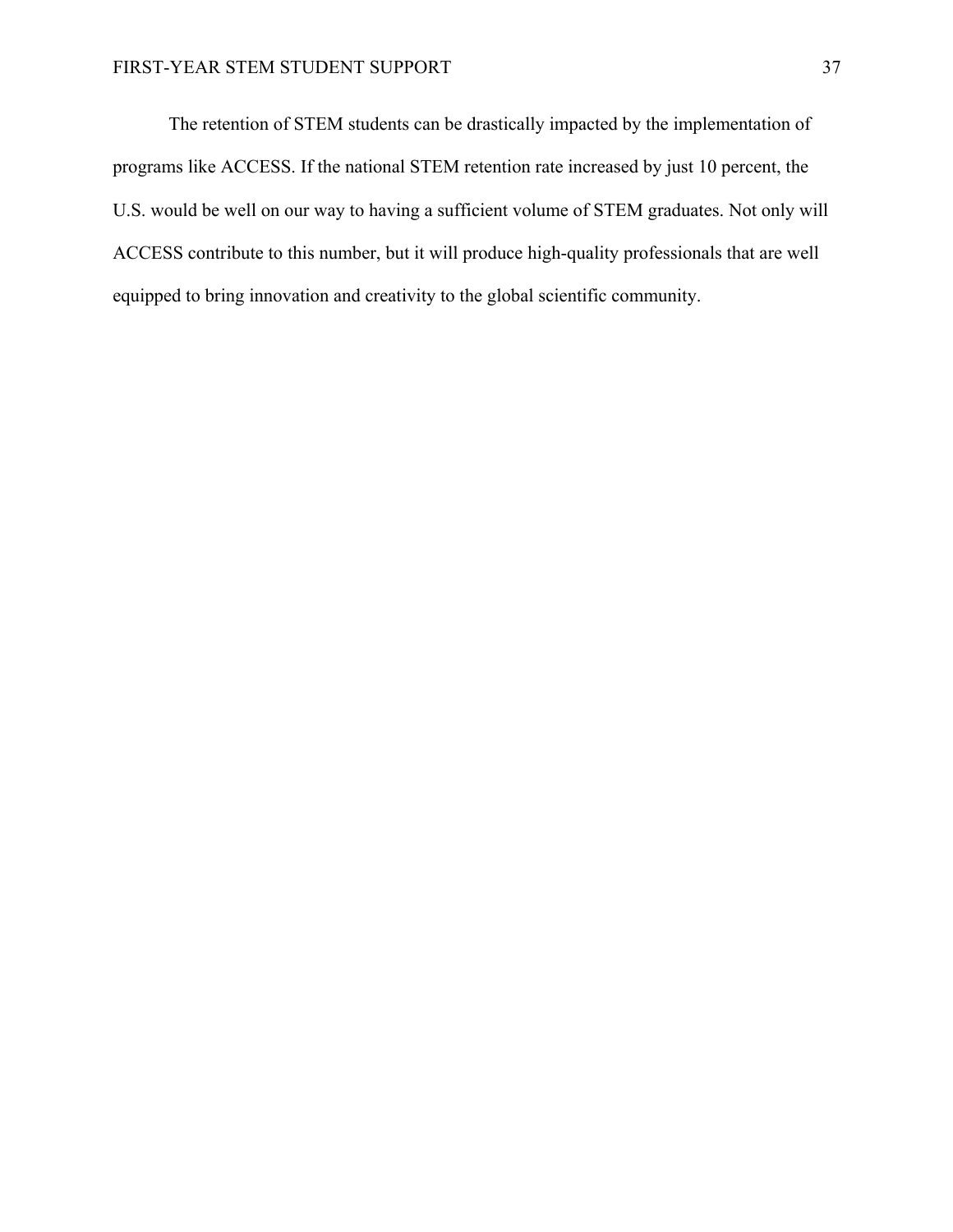### **References**

- Anderson, M. L., Goodman, J., & Schlossberg, N. K. (2012). *Counseling adults in transition: Linking Schlossberg's theory with practice in a diverse world* (4<sup>th</sup> ed.). New York, NY: Springer Publishing Company
- Carver, S. D., Van Sickle, J., Holcomb, J. P., Jackson, D. K., Resnick, A., Duffy, S. F., Sridhar, N., Marquard, A. & Quinn, C. M. (2017). Operation STEM: Increasing success and improving retention among mathematically underprepared students in STEM. *Journal of STEM Education, 18(3),* 20-29.
- Dagley, M., Georgiopoulos, M., Reece, A. & Young, C. (2016). Increasing retention and graduation rates through a STEM learning community. *Journal of College Student Retention: Research, Theory & Practice, 18(2),* 167-182.
- Kassaee, A. M. & Rowell, G. H. (2016). Motivationally-informed interventions for at-risk STEM students. *Journal of STEM Education, 17(3),* 77-84.
- McCoy, D. L., Luedke, C. L., Lee-Johnson, J. & Winkle-Wagner, R. (2019). Transformational mentoring practices: Students' perspectives on practitioner-educators' support during college. *Journal of Student Affairs Research and Practice, 57(1),* 28-41.
- Molina, A. & Abelman, R. (2000). Style over substance in interventions for at-risk students: The impact of intrusiveness. *NACADA Journal, 20(2),* 5-15.
- National Center for Education Statistics (n.d.). Profile of STEM State University. Retrieved from (link anonymized).
- Patton, L. D., Renn, K. A., Guido, F. M., & Quaye, S. J. (2016). *Student development in college: Theory, research, and practice* (3rd ed.). San Francisco, CA: Josse-Bass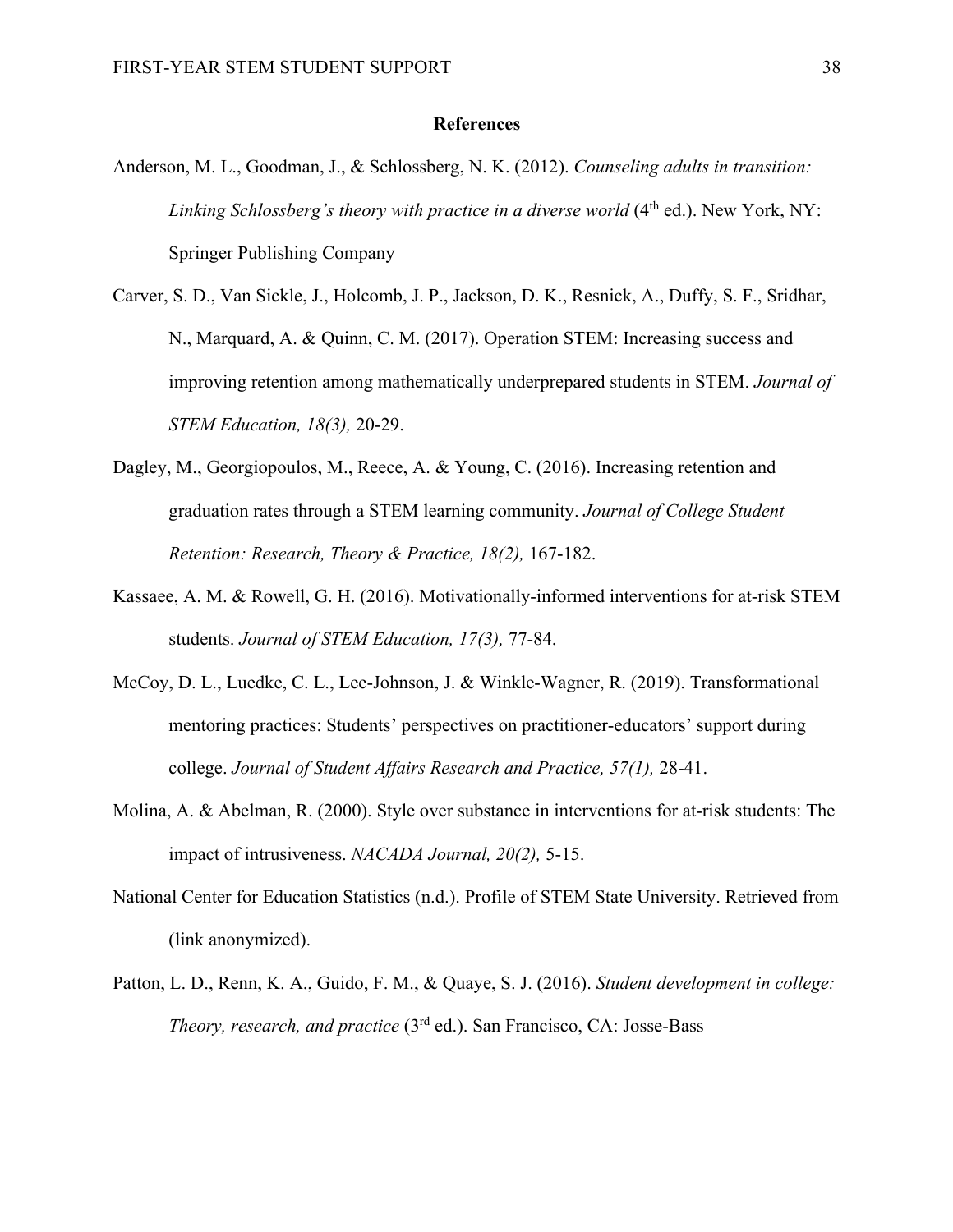President's Council of Advisors on Science and Technology. (2012). *Report to the president, engage to excel: Producing one million additional college graduates with degrees in science, technology, engineering, and mathematics*.

https://obamawhitehouse.archives.gov/sites/default/files/microsites/ostp/pcast-engage-toexcel-final\_2-25-12.pdf

- Peterfreund, A. R., Rath, K. A., Xenos, S. P. & Bayliss, F. (2008). The impact of supplemental instruction on students in STEM courses: Results from San Francisco State University. *Journal of College Student Retention, 9(4),* 487-503.
- Premraj, D., Thompson, R., Hughes, L. & Adams, J. (2019). Key factors influencing retention rates among historically underrepresented students groups in STEM fields. *Journal of College Student Retention: Research, Theory & Practice, 0(0),* 1-22.
- Rodgers, K., Blunt, S. & Trible, L. (2014). A real PLUSS: An intrusive advising program for underprepared STEM students. *NACADA Journal 34(1),* 35-42.
- Shaw, E. J., Barbuti, S. (2010). Patterns of persistence in intended college major with a focus on STEM majors. *NACADA Journal, 30(2),* 19-34.
- Turner, P. & Thompson, E. (2014). College retention initiatives meeting the needs of millennial freshman students. *College Student Journal, 48(1),* 94-104.
- Western Michigan State University (2020a). *STEM Talent Expansion Program*. Retrieved from https://wmich.edu/step
- Western Michigan State University (2020b). *Cohorts and Learning Communities*. Retrieved from https://wmich.edu/step/about/cohorts
- Western Michigan State University (2020c). *Preparatory Program*. Retrieved from https://wmich.edu/step/about/prep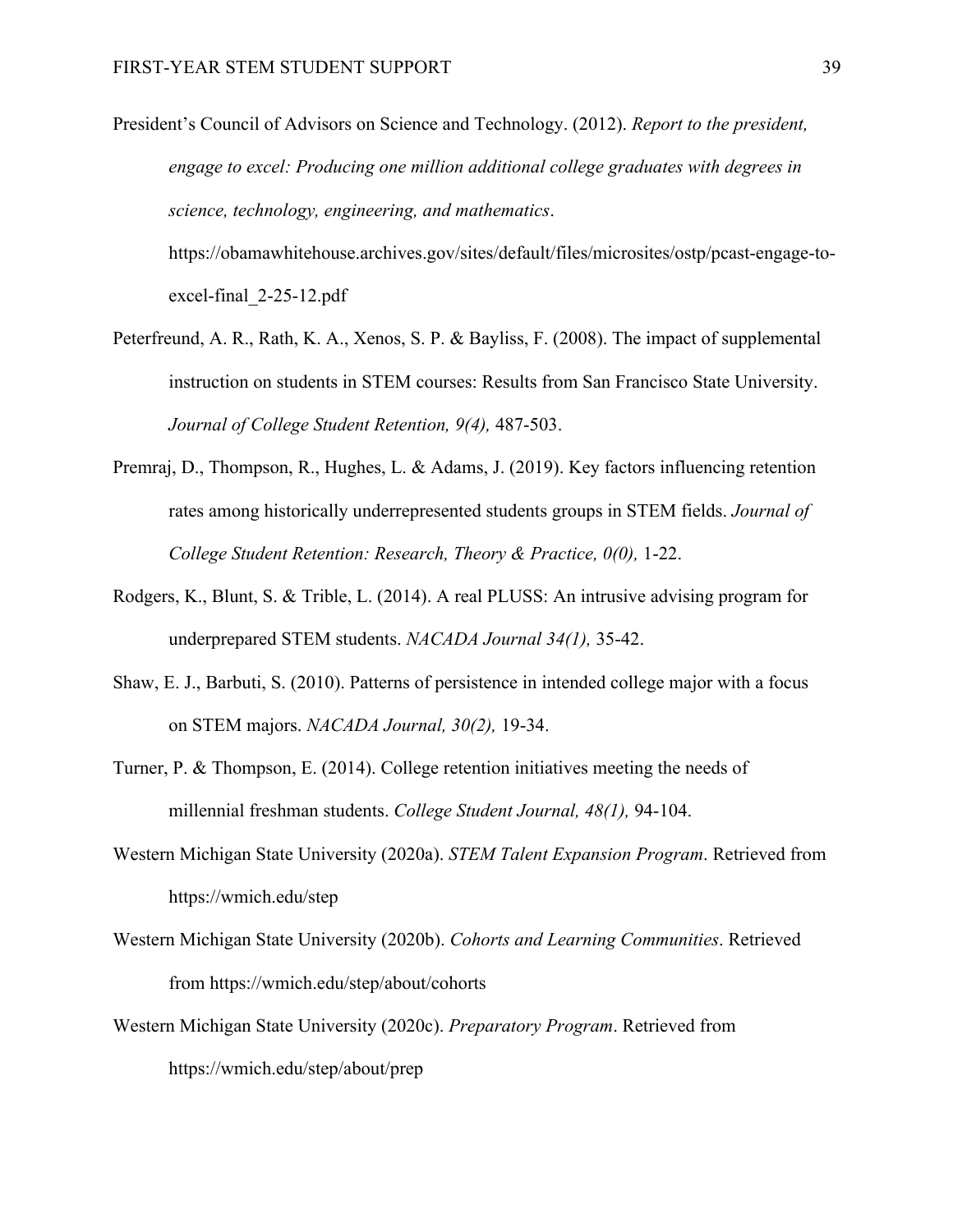- Wilson, D., Jones, D., Bocell, F., Crawford, J., Kim, M. J., Veilleux, N., Floyd-Smith, T., Bates, R., & Plett, M. (2015). Belonging and academic engagement among undergraduate STEM students: A multi-institutional study. *Research in Higher Education, 56,* 750-776.
- Xu, Y. J. (2018). The experience and persistence of college students in STEM majors. *Journal of College Student Retention: Research, Theory & Practice, 19(4),* 413-432.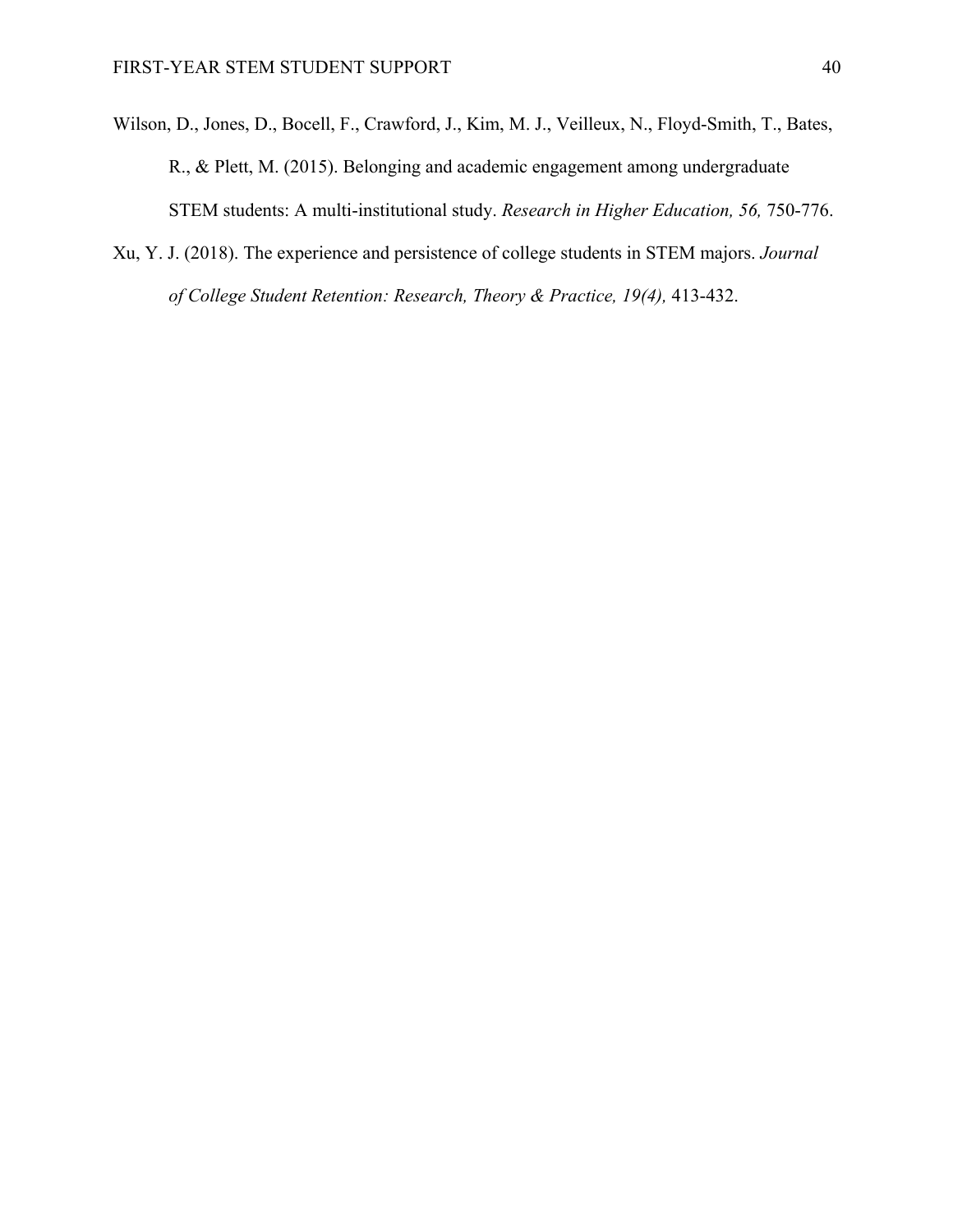| Week 1: Introduction         | Welcome, introduction, ice breaker, course     |
|------------------------------|------------------------------------------------|
|                              | overview expectations                          |
| Week 2: College Resources    | Health and counseling, tutoring, dining,       |
|                              | recreation                                     |
| Week 3: Study Skills         | Note taking                                    |
| Week 4: Study Skills         | Time management                                |
| Week 5: Study Skills         | Study strategies, visit from academic success  |
|                              | staff                                          |
| Week 6: Study Skills         | Growth mindset and grit                        |
| Week 7: Career Development   | Take career inventory                          |
| Week 8: Career Development   | Visit from career services, resume and         |
|                              | LinkedIn workshop                              |
| Week 9: Career Development   | Informational interviewing                     |
| Week 10: Career Development  | Internships 101                                |
| Week 11: Course Registration | How to register and prepare for advising       |
| Week 12: Research Skills     | How to read a journal article                  |
| Week 13: Research Skills     | How to search for journal articles, visit from |
|                              | library staff                                  |
| Week 14: Research Skills     | How to keep a lab notebook                     |
| Week 15: Course Wrap-Up      | Takeaways, celebration of completion           |

Appendix A FYE Semester Schedule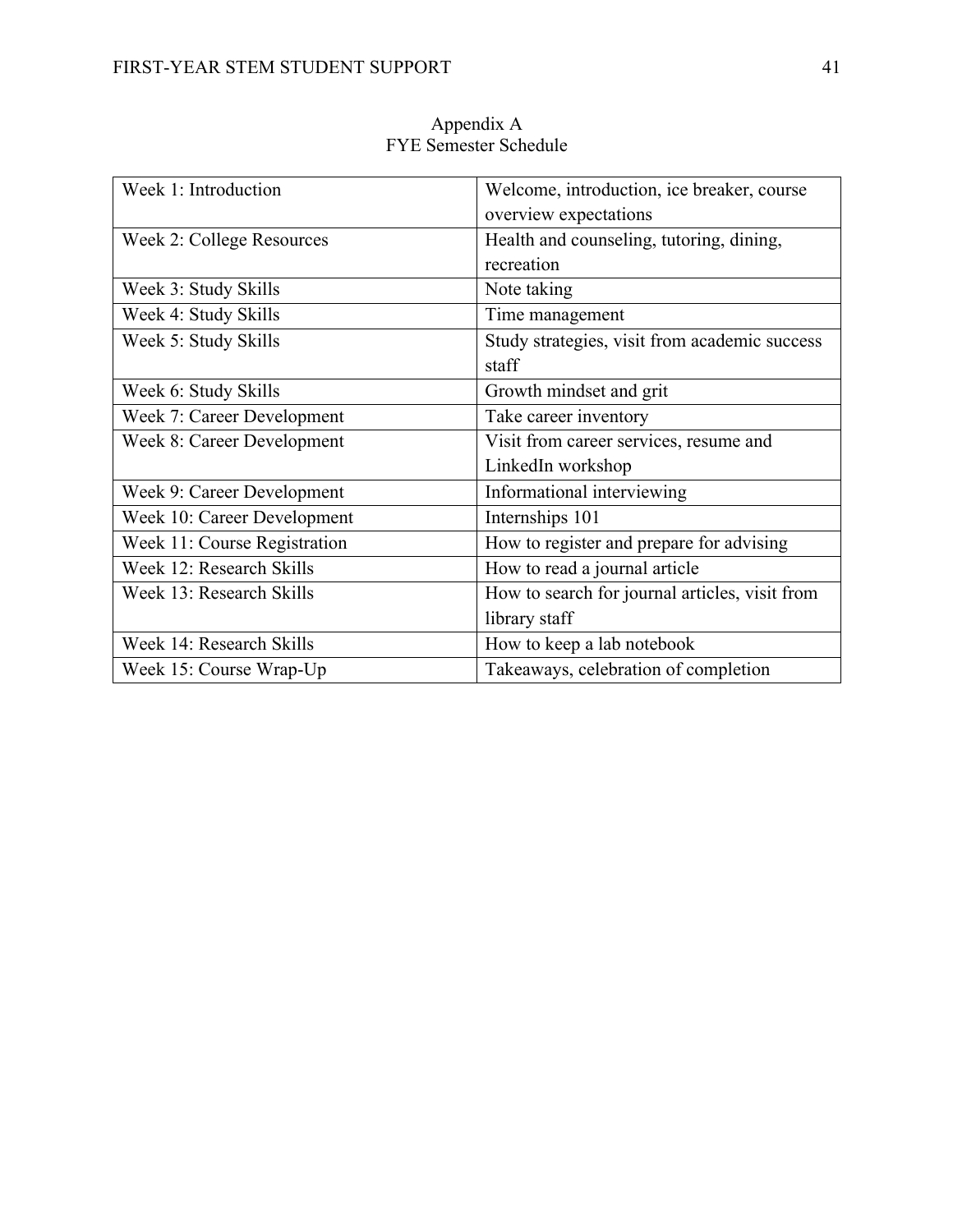

Appendix B ACCESS Suite Floor Plan